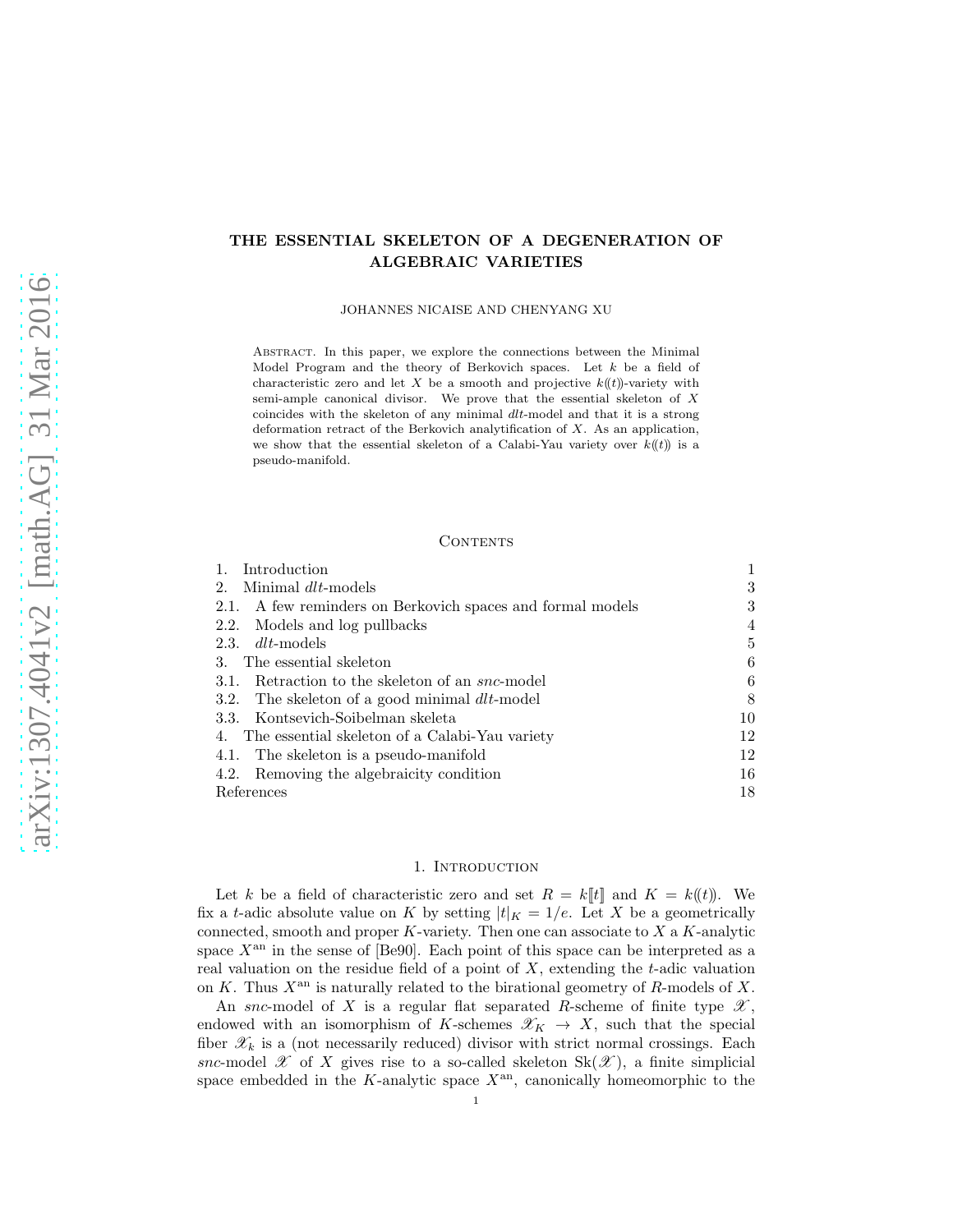dual intersection complex  $\mathcal{D}(\mathscr{X}_k)$  of  $\mathscr{X}_k$  [MN13, §3]. If  $\mathscr{X}$  is proper over R, then  $Sk(\mathscr{X})$  is a strong deformation retract of  $X^{\text{an}}$  (see Theorem 3.1.3 and (3.1.4)). Results of this type are fundamental tools in the study of the homotopy type of Kanalytic spaces, for instance in Berkovich's proof of local contractibility of smooth K-analytic spaces [Be99]. On the other hand, the fact that the space  $X<sup>an</sup>$  does not depend on any choice of model implies that the homotopy type of  $Sk(\mathscr{X})$  does not depend on the choice of  $\mathscr{X}$ ; see [Th07] for a similar result in the context of embedded resolutions of pairs of varieties over a perfect field.

If X is a curve of genus  $\geq 1$ , then it is well-known that X has a minimal snc-model, which gives rise to a *canonical* skeleton in  $X<sup>an</sup>$ . However, in higher dimensions, no such distinguished snc-model exists, and one can wonder if it is still possible to construct a canonical skeleton inside the space  $X^{an}$ . In this paper, we study two such constructions. Although they look quite different at first sight, we prove that they indeed yield the same result.

The first one is the so-called *essential skeleton* from [MN13, 4.6.2], a generalization of a construction of Kontsevich and Soibelman in [KS06] motivated by homological mirror symmetry. Its definition is quite natural: for every non-zero regular pluricanonical form  $\omega$  on X and every proper snc-model  $\mathscr X$  of X, the form  $\omega$  singles out certain faces of the skeleton Sk( $\mathscr X$ ) corresponding to intersections of irreducible components where  $\omega$  has minimal weight in a suitable sense; see [MN13, 4.5.5] for a precise statement. Taking the union of such faces as  $\omega$  varies, we obtain a simplicial subspace  $Sk(X)$  of  $Sk(\mathcal{X})$  that can be characterized intrinsically on X and thus no longer depends on any choice of an snc-model. This space  $Sk(X)$ was called the essential skeleton of X in  $|MN13, 4.6.2|$ . If X has trivial canonical sheaf, then  $Sk(X)$  coincides with the Kontsevich-Soibelman skeleton from [KS06] associated to any volume form  $\omega$  on X.

A second construction appears in the context of the Minimal Model Program, specifically in the paper  $\left[$ dFKX12 $\right]$ . Assume that X is projective. If we enlarge our class of models from  $snc$ -models to so-called  $dlt$ -models  $(2.3.1)$ , then relative minimal models over  $\text{Spec } R$  exist in any dimension, provided that the canonical divisor  $K_X$  of the generic fiber is semi-ample (see Theorem 2.3.6 – for technical reasons, we are obliged to assume that  $X$  is defined over an algebraic  $k$ -curve and to work with models over the base curve, because the results from MMP that we use have only been proven for  $k$ -schemes of finite type). Such a minimal  $dlt$ -model is not unique, but any two of them are crepant birational, which implies that their skeleta are the same (Corollary 3.2.7). Moreover, we prove that this canonical skeleton is still a strong deformation retract of  $X^{\text{an}}$  (Corollary 3.2.9).

Our main result, Theorem 3.3.3, states that these two constructions are equivalent: if  $K_X$  is semi-ample, then the essential skeleton  $Sk(X)$  coincides with the skeleton of any minimal  $dlt$ -model.

We present two applications of this equivalence. First, as an immediate corollary of the above results, we obtain that the essential skeleton  $Sk(X)$  is a strong deformation retract of  $X_K^{\text{an}}$  when  $K_X$  is semi-ample (see Corollary 3.3.5). Second, in Section 4, we study the topological properties of the essential skeleton of a Calabi-Yau variety X over K. Using [KK10, Ko11], we show that  $Sk(X)$  is a pseudo-manifold with boundary, and even a closed pseudo-manifold when  $Sk(X)$ has maximal dimension and  $k$  is algebraically closed. Moreover, using logarithmic geometry, we show that  $Sk(X)$  only depends on the reduction modulo  $t^2$  of any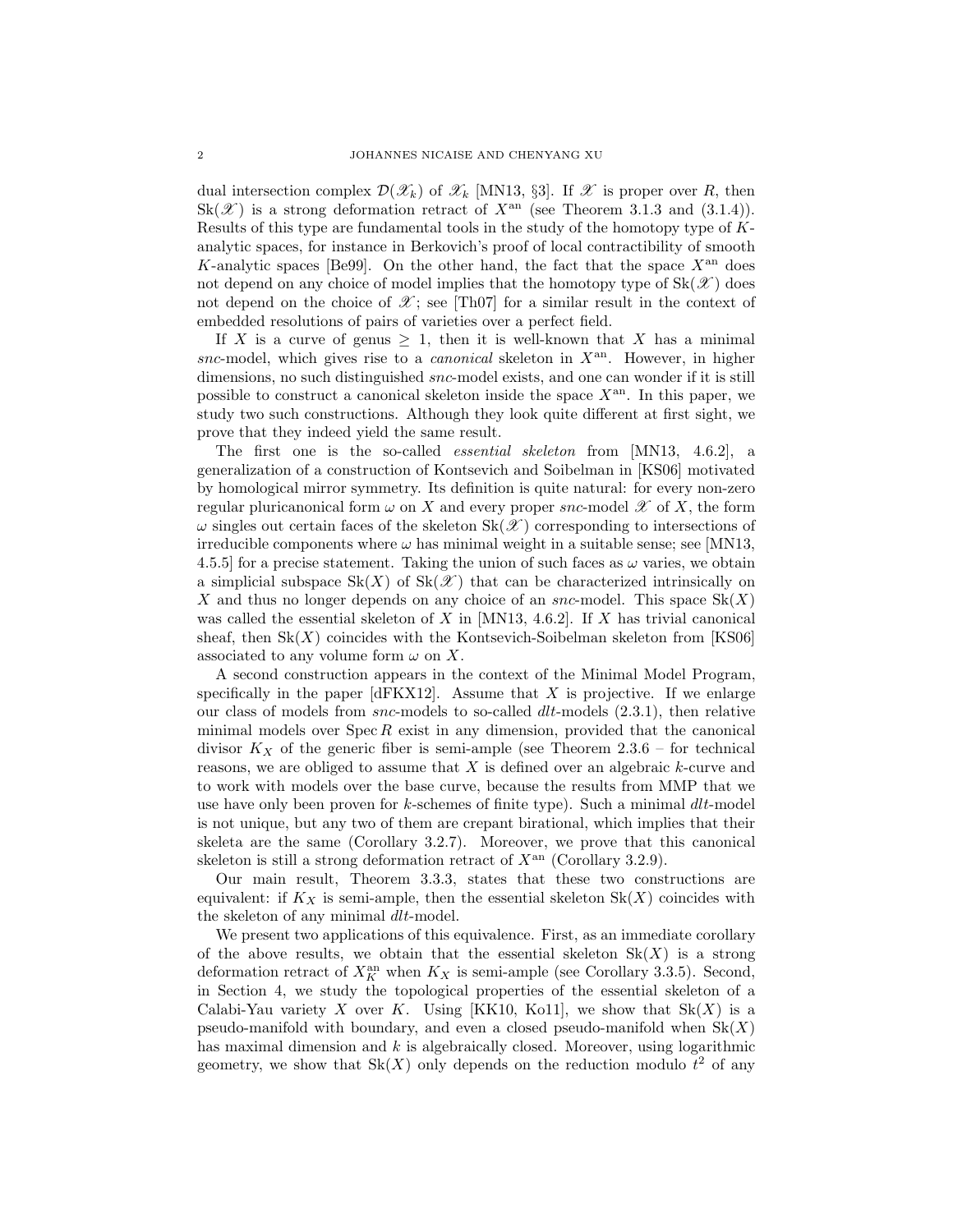proper snc-model of  $X$ , which allows us to remove the technical assumption that X is defined over a curve (Theorem 4.1.4).

Acknowledgements. We are grateful to Tommaso de Fernex and János Kollár for helpful discussions, and to the referee for carefully reading the manuscript and making valuable suggestions. This joint work was started when both of the authors attended the conference Arithmetic Algebraic Geometry held in Berlin in June 2013. We thank the organizers, especially Hélène Esnault, for the hospitality. JN is partially supported by the ERC Starting Grant MOTZETA (project 306610) of the European Research Council. CX is partially supported by the grant 'Recruitment Program of Global Experts'.

Terminology and conventions. We follow [Ko13] for the definitions of various notions of a singular pair from the Minimal Model Program, including klt, dlt and log canonical pairs. In particular, we refer to [Ko13, 4.15] for the definition of log canonical centers. The non-archimedean analytic spaces that appear in this paper are K-analytic spaces in the sense of [Be90]. We refer to [Te13] for a gentle introduction. We will also make use of some basic logarithmic geometry; all log structures in this paper are defined with respect to the Zariski topology, and they are fine and saturated  $(f_s)$ . The standard introduction to logarithmic geometry is [Ka89].

# 2. MINIMAL dlt-MODELS

#### 2.1. A few reminders on Berkovich spaces and formal models.

(2.1.1) Let k be a field of characteristic zero. We set  $R = k[[t]]$  and  $K = k((t))$ , and we fix a t-adic absolute value  $|\cdot|_K$  on K by setting  $|t|_K = 1/e$ . For every K-scheme of finite type Y, we denote by  $Y^{\text{an}}$  the associated K-analytic space. As a set, it consists of the couples of the form  $x = (y, |\cdot|)$  where y is a point of Y and |  $\cdot$  | is an absolute value on the residue field  $\kappa(y)$  of Y at y that extends the absolute value  $|\cdot|_K$  on K. The topology on  $Y^{\text{an}}$  is the weakest topology such that the forgetful map

$$
\iota: Y^{\mathrm{an}} \to Y : (y, |\cdot|) \mapsto y
$$

is continuous and such that, for every open subset  $U$  of  $Y$  and every regular function  $f$  on  $U$ , the map

$$
\iota^{-1}(U) \to \mathbb{R}_{\geq 0} : (y, |\cdot|) \mapsto |f(y)|
$$

is continuous. The residue field of  $Y^{\text{an}}$  at a point  $x = (y, |\cdot|)$  is the completion of  $\kappa(y)$  with respect to the absolute value  $|\cdot|$ . It is denoted by  $\mathscr{H}(x)$ , and we will write  $\mathscr{H}(x)$ <sup>o</sup> for its valuation ring.

(2.1.2) For every separated R-scheme of finite type  $\mathscr Y$  we set  $\mathscr Y_k = \mathscr Y \times_R k$  and  $\mathscr{Y}_K = \mathscr{Y} \times_R K$ . We say that a point x of  $(\mathscr{Y}_K)^{\text{an}}$  has a center on  $\mathscr{Y}$  if the natural morphism

$$
\operatorname{Spec} \mathscr{H}(x) \to \mathscr{Y}_K
$$

extends to a morphism

$$
\operatorname{Spec} \mathscr{H}(x)^o \to \mathscr{Y}.
$$

Such an extension is necessarily unique by the valuative criterion for separatedness. If it exists, the image of the closed point of Spec  $\mathscr{H}(x)^\circ$  is a point of  $\mathscr{Y}_k$  that we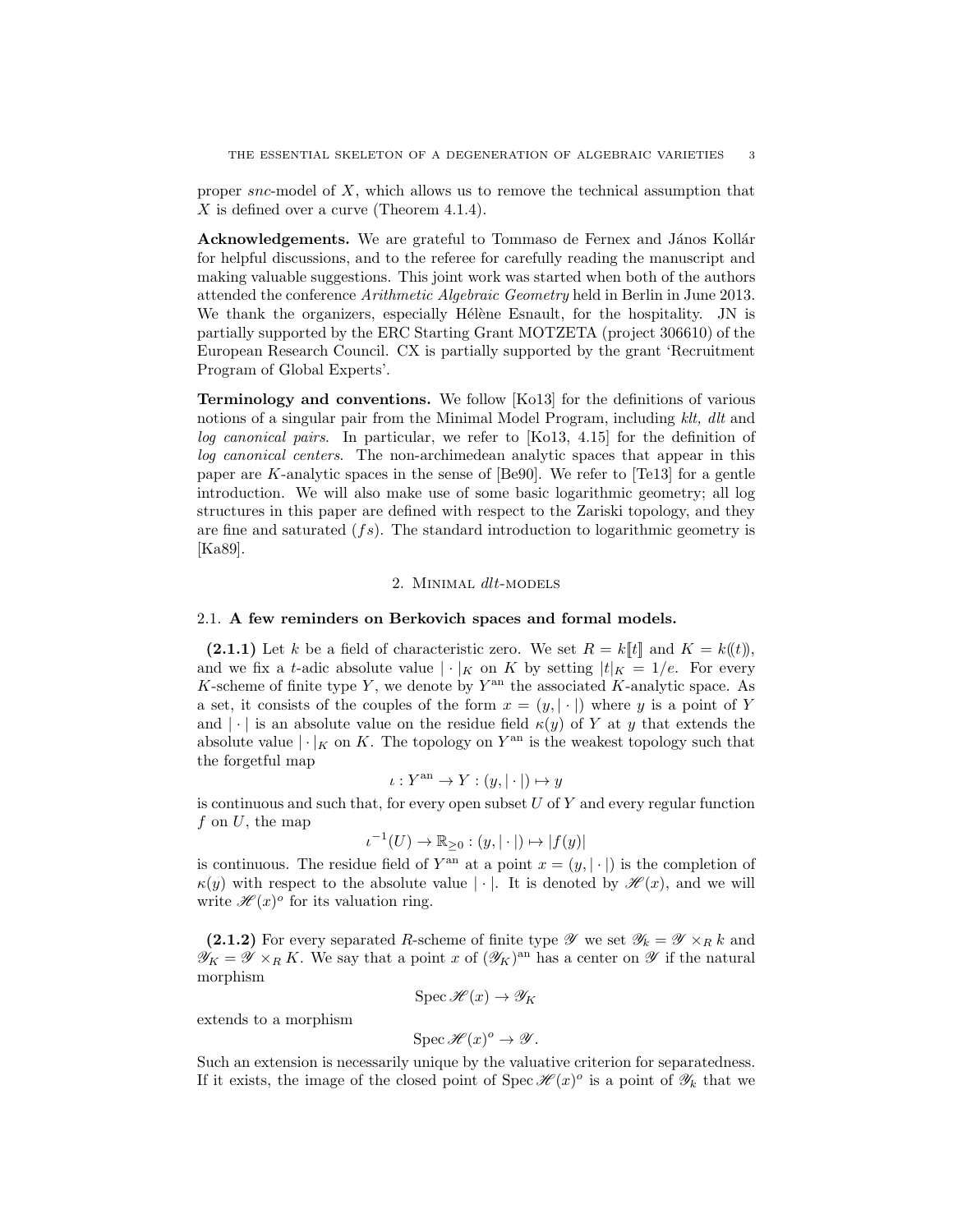call the center of x on  $\mathscr Y$  and that we denote by red $\mathscr Y(x)$ . The set of all the points on  $(\mathscr{Y}_K)$ <sup>an</sup> with a center on  $\mathscr{Y}$  is denoted by  $\widehat{\mathscr{Y}}_{\eta}$ , and the map

$$
\mathrm{red}_{\mathscr{Y}}: \widehat{\mathscr{Y}}_{\eta} \to \mathscr{Y}_k: x \mapsto \mathrm{red}_{\mathscr{Y}}(x)
$$

is called the reduction map. It is anti-continuous, meaning that the inverse image of every open is closed. Our notation is justified by the following fact: if we denote by  $\widehat{\mathscr{Y}}$  the formal t-adic completion of  $\mathscr{Y}$ , then  $\widehat{\mathscr{Y}}_n$  is a compact analytic domain in  $\mathscr{Y}_K^{\rm an}$  that is canonically isomorphic to the generic fiber of  $\widehat{\mathscr{Y}}$  in the category of K-analytic spaces. If  $\mathscr Y$  is proper over R, then  $\widehat{\mathscr D}_\eta = \mathscr Y_K^{\rm an}$  by the valuative criterion for properness.

#### 2.2. Models and log pullbacks.

(2.2.1) Let  $\mathscr C$  be a connected smooth algebraic curve over k. Let s be a krational point on  $\mathscr C$  and set  $C = \mathscr C \setminus \{s\}$ . We fix a uniformizer t in  $\mathcal O_{\mathscr C,s}$ . This choice determines an isomorphism of k-algebras  $R \to \widehat{\mathcal{O}}_{\mathscr{C},s}$  and thus a morphism of k-schemes  $\text{Spec } R \to \mathscr{C}$ .

(2.2.2) Let X be a smooth and proper scheme over C with geometrically connected fibers. A model of X over  $\mathscr C$  is a flat separated  $\mathscr C$ -scheme of finite type X endowed with an isomorphism of C-schemes  $\mathscr{X} \times_{\mathscr{C}} C \to X$ . Note that we do not require  $\mathscr X$  to be proper over  $\mathscr C$ . Morphisms of models are defined in the usual way. We denote by  $\mathscr{X}_s$  the fiber of  $\mathscr{X}$  over s, by  $\mathscr{X}_R$  the base change of  $\mathscr{X}$ to Spec R and by  $X_K$  the base change of X to Spec K. We denote by  $K_X$  a relative canonical divisor for X over C, and for every normal model  $\mathscr X$  of X, we denote by  $K_{\mathscr{X}}$  a relative canonical divisor for  $\mathscr{X}$  over  $\mathscr{C}$ .

(2.2.3) For every C-model  $\mathscr X$  of X, we denote by  $\mathscr X^{\text{snc}}$  the subset of  $\mathscr X$  consisting of the points where  $\mathscr X$  is regular and  $\mathscr X_s$  is a divisor with strict normal crossings (some authors use the terminology "simple normal crossings" instead). Thus  $\mathscr{X}^{\text{smc}}$ is the union of X with the set of points x of  $\mathscr{X}_s$  such that  $\mathcal{O}_{\mathscr{X},x}$  is regular and there exist a unit u and a regular system of local parameters  $(z_1, \ldots, z_n)$  in  $\mathcal{O}_{\mathcal{X},x}$ and non-negative integers  $N_1, \ldots, N_n$  such that

$$
t = u \prod_{i=1}^{n} (z_i)^{N_i}.
$$

The subset  $\mathscr{X}^{\text{src}}$  is an open subscheme of  $\mathscr{X}$  and it is again a  $\mathscr{C}\text{-model}$  of X. Moreover, if  $\mathscr X$  is normal, then  $\mathscr X_s^{\text{snc}}$  is dense in  $\mathscr X_s$ . We say that  $\mathscr X$  is an sncmodel of X if  $\mathscr{X} = \mathscr{X}^{\text{snc}}$ , that is, if  $\mathscr{X}$  is regular and  $\mathscr{X}_s$  is a divisor with strict normal crossings. If X is a model of X over  $\mathscr{C}$ , then a log resolution of  $(\mathscr{X}, \mathscr{X}_s)$ is a proper morphism of C-models  $h : \mathscr{Y} \to \mathscr{X}$  such that  $\mathscr{Y}$  is an snc-model of X.

(2.2.4) Let  $h : \mathscr{Y} \to \mathscr{X}$  be a proper morphism of normal  $\mathscr{C}$ -models of X. Assume that  $K_{\mathscr{X}} +(\mathscr{X}_s)_{\text{red}}$  is Q-Cartier. Then the log pullback of  $(\mathscr{X}_s)_{\text{red}}$  to  $\mathscr{Y}$  is the unique Q-Weil divisor  $\Delta$  on  $\mathscr Y$  such that  $K_{\mathscr Y}$  +  $\Delta$  is Q-linearly equivalent to

$$
f^*(K_{\mathscr{X}} + (\mathscr{X}_s)_{\mathrm{red}})
$$

and  $f_*\Delta = (\mathscr{X}_s)_{\text{red}}$ .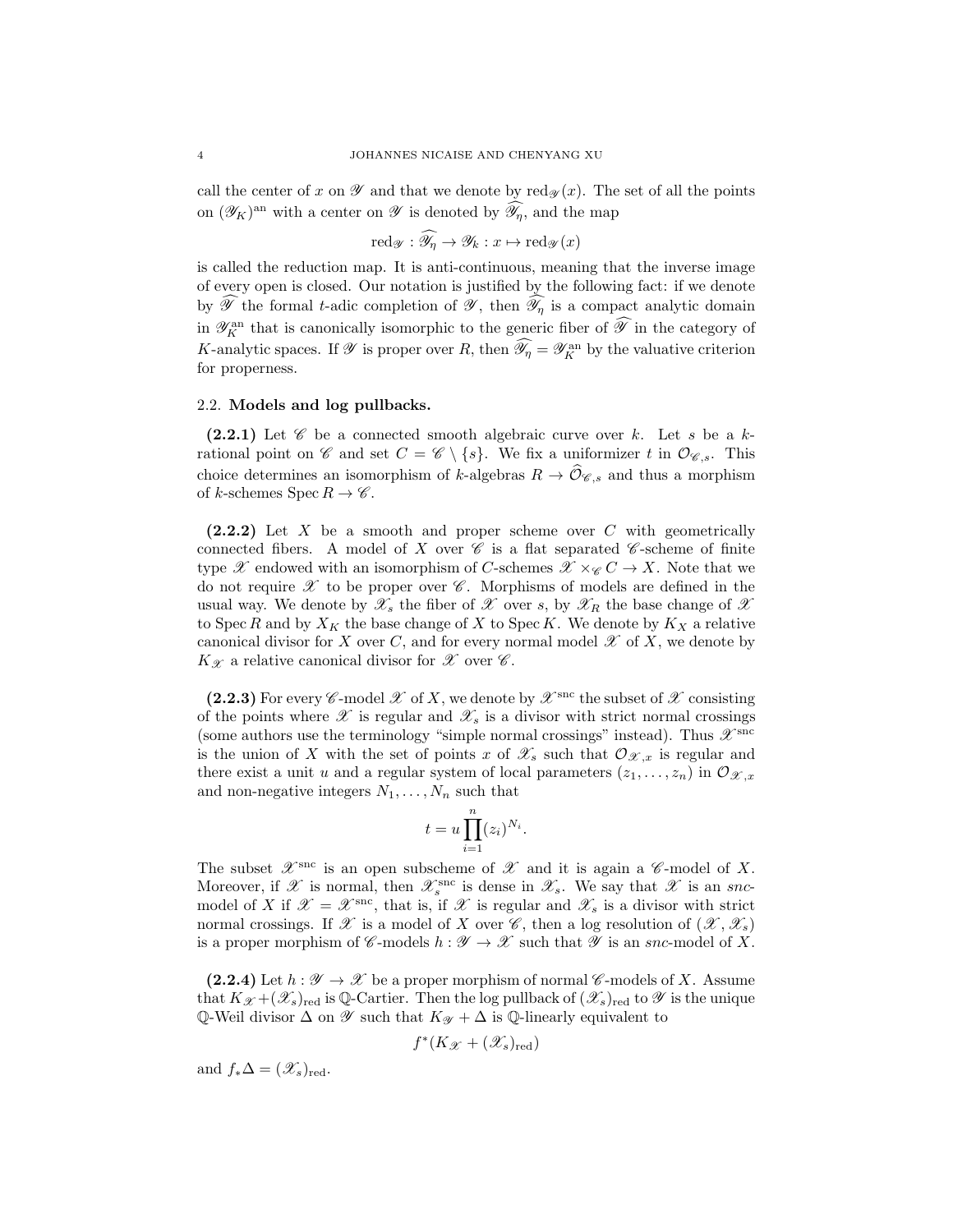(2.2.5) We will use the following notations from [MN13]. If  $\mathscr X$  is a normal model of X over  $\mathscr{C}, x$  is a point of  $\mathscr{X}_n$  and D is a divisor on  $\mathscr{X}$  that is supported on  $\mathscr{X}_s$ and Cartier at red $\chi(x)$ , then we set

$$
v_x(D) = -\ln|f(x)|
$$

where f is any element of the local ring of X at red $\chi(x)$  such that  $D = \text{div}(f)$ locally at red $\mathscr{X}(x)$ . It is clear that  $v_x(D)$  is linear in D. If  $\mathscr{X}$  is regular and  $\omega$  is a non-zero rational section of  $\omega_{\mathscr{X}_R/R}^{\otimes m}$ , for some  $m > 0$  (for instance, an mpluricanonical form on  $X_K$ ) then we denote by div $\chi(\omega)$  the corresponding divisor on  $\mathscr{X}_R$ .

## 2.3. dlt-models.

(2.3.1) A dlt-model of X is a normal proper  $\mathscr C$ -model  $\mathscr X$  of X such that  $(\mathscr{X},(\mathscr{X}_s)_{\text{red}})$  is a dlt-pair. This means that  $(\mathscr{X},(\mathscr{X}_s)_{\text{red}})$  is log canonical and that each log canonical center of  $(\mathscr{X},(\mathscr{X}_{s})_{\text{red}})$  has non-empty intersection with  $\mathscr{X}^{\text{smc}}$ . In particular, every proper snc-model of X is a dlt-model. An equivalent formulation of the definition is the following:  $K_{\mathscr{X}} + (\mathscr{X}_s)_{\text{red}}$  is Q-Cartier, and for every log resolution  $h : \mathscr{Y} \to \mathscr{X}$  of  $(\mathscr{X}, \mathscr{X}_s)$  and every irreducible component E of  $\mathscr{Y}_s$ , the multiplicity of E in the log pullback  $\Delta$  of  $(\mathscr{X}_s)_{\text{red}}$  to  $\mathscr{Y}$  is at most 1. Moreover, if it is equal to 1, then  $h(E)$  must have non-empty intersection with  $\mathscr{X}^{\text{snc}}$ . In practice, we will apply the *dlt* property *via* Lemma 3.2.3 below.

(2.3.2) We say that a dlt-model  $\mathscr X$  of X is a good minimal model if  $\mathscr X$  is Qfactorial and  $K_{\mathscr{X}} + (\mathscr{X}_s)_{\text{red}}$  is semi-ample over  $\mathscr{C}$ .

(2.3.3) For every dlt-model  $\mathscr X$  of X, we can define the dual complex  $\mathcal{D}((\mathscr{X}_s)_{\text{red}})$  for the dlt-pair  $(\mathscr{X},(\mathscr{X}_s)_{\text{red}})$  by gluing cells corresponding to irreducible components of intersections of irreducible components of  $\mathscr{X}_s$ , as in Definition 8 in  $[dFKX12]$ . When k is not algebraically closed, we note that we only glue cells corresponding to irreducible components (instead of geometrically irreducible components). In other words,  $\mathcal{D}((\mathcal{X}_s)_{\text{red}})$  is the quotient of the Gal( $k^a/k$ )equivariant dual complex constructed in [dFKX12, §31].

(2.3.4) For every dlt-model X of X, the log canonical centers of  $(\mathscr{X},(\mathscr{X}_s)_{\text{red}})$ are the irreducible components of intersections of irreducible components of  $(\mathscr{X}_s)_{\text{red}}$ , by [Ko13, 4.16]. These are also precisely the closures in  $\mathscr{X}_s$  of the connected components of intersections of irreducible components of  $\mathscr{X}_s^{\operatorname{snc}}$  (since these connected components are the log canonical centers of  $(\mathscr{X}^{\text{src}},(\mathscr{X}^{\text{src}}_{s})_{\text{red}})).$ Thus, the dual intersection complex  $\mathcal{D}((\mathscr{X}_{s})_{\text{red}})$  is the same as the dual intersection complex of the strict normal crossings divisor  $\mathscr{X}_s^{\text{snc}}$ , and the cells of this complex correspond bijectively to the log canonical centers of  $(\mathscr{X},(\mathscr{X}_s)_{red})$ . See Section 2 in [dFKX12] for more background.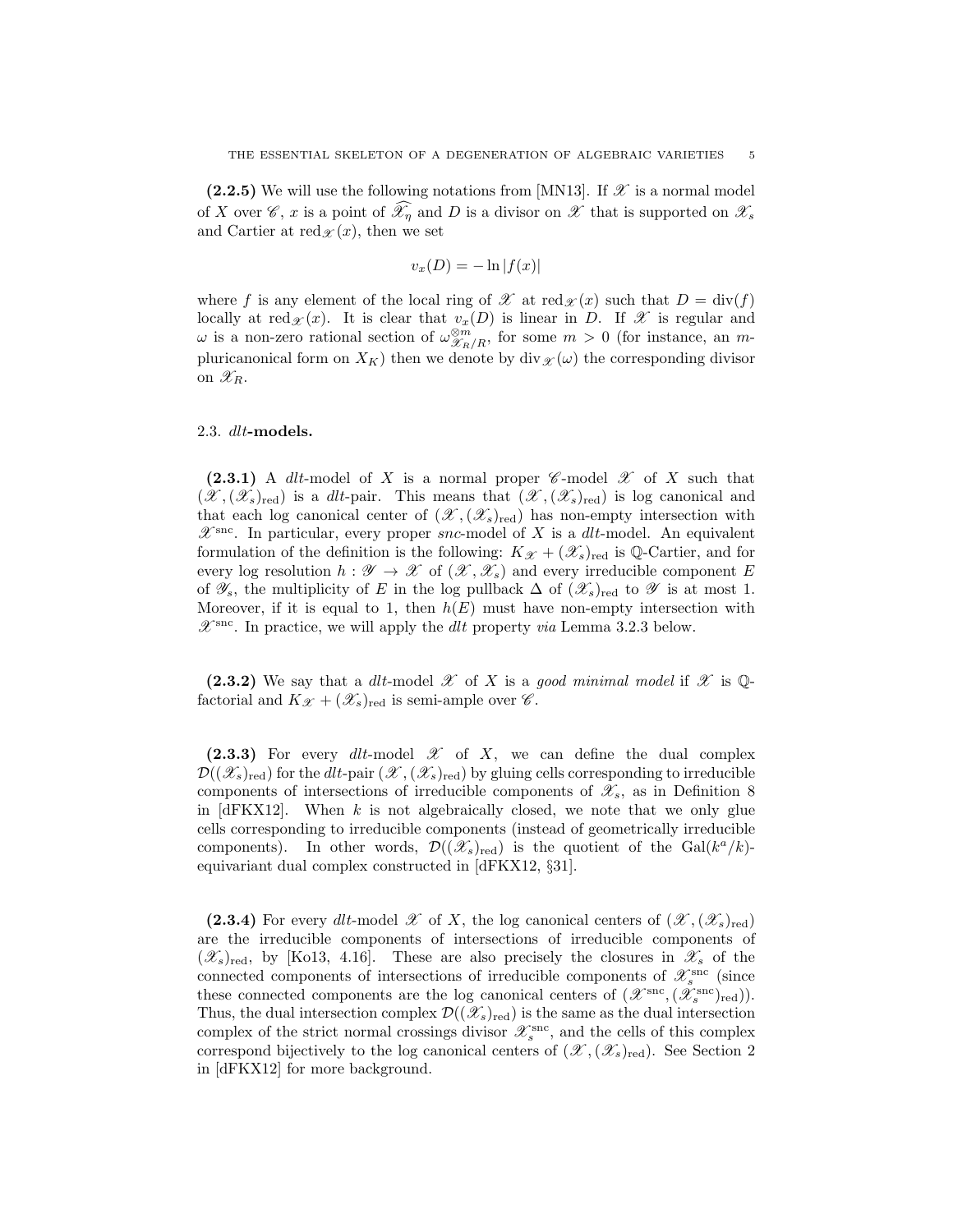(2.3.5) Let  $\mathscr{X}_1$  and  $\mathscr{X}_2$  be two dlt-models of X over  $\mathscr{C}$ . We say that  $\mathscr{X}_1$  and  $\mathscr{X}_2$  are crepant birational if there exist a normal proper  $\mathscr{C}\text{-model}\mathscr{Y}$  of X and morphisms of C-models  $f_i : \mathscr{Y} \to \mathscr{X}_i$  for  $i = 1, 2$  such that the log pullbacks of  $(\mathscr{X}_{1,s})_{\text{red}}$  and  $(\mathscr{X}_{2,s})_{\text{red}}$  coincide (see [Ko13, 2.23]). Note that we can always assume that  $\mathscr Y$  is an snc-model, by taking a log resolution of  $(\mathscr Y, \mathscr Y_s)$ . The following theorem collects two fundamental results from the Minimal Model Program.

### Theorem 2.3.6.

- (1) If X is projective over C, then X has a good minimal dlt-model if and only if  $K_X$  is semi-ample over C.
- (2) Any two good minimal dlt-models of X are crepant birational.

*Proof.* (1) The condition that  $K_X$  is semi-ample over C is obviously necessary, since for every dlt-model  $\mathscr X$  of X, the divisor  $K_X$  is Q-linearly equivalent to the restriction of  $K_{\mathcal{X}} + (\mathcal{X}_s)_{\text{red}}$  to X. Conversely, assume that  $K_X$  is semi-ample over C, and let  $\mathscr Y$  be a projective snc-model of X. Then applying [HX13, 2.12] to the dlt-pair  $(\mathscr{Y},(\mathscr{Y}_s)_{\text{red}})$ , we see that X has a good minimal dlt-model. Condition (1) of [HX13, 2.12] follows from our assumption, and condition (2) follows from the following observation. Let m be a positive integer such that  $m(K_{\mathscr{Y}} + (\mathscr{Y}_{s})_{\text{red}})$ is Cartier. Over a sufficiently small open neighbourhood of  $s$  in  $\mathscr{C}$ , we have an isomorphism of  $\mathcal{O}_{\mathscr{C}}$ -algebras

$$
R(\mathscr{Y}/\mathscr{C}, m(K_{\mathscr{Y}}+(\mathscr{Y}_s)_{red})) \cong R(\mathscr{Y}/\mathscr{C}, m(K_{\mathscr{Y}}+(\mathscr{Y}_s)_{red})-\mathscr{Y}_s),
$$

where  $R(\mathscr{Y}/\mathscr{C}, L) := \bigoplus_{j \geq 0} \pi_*(\mathcal{O}_{\mathscr{Y}}(jL))$  with  $\pi : \mathscr{Y} \to \mathscr{C}$  the structural morphism. Thus it suffices to show that

$$
\mathcal{A} = R(\mathcal{Y}/\mathcal{C}, m(K_{\mathcal{Y}} + (\mathcal{Y}_{s})_{red}) - \mathcal{Y}_{s})
$$

is a finitely generated  $\mathcal{O}_{\mathscr{C}}$ -algebra. If we denote by M the maximum of the multiplicities of the components in  $\mathscr{Y}_s$  then we may assume that  $m > M$ , so that

$$
(\mathscr{Y},(\mathscr{Y}_s)_{\mathrm{red}}-\frac{1}{m}\mathscr{Y}_s)
$$

is an effective klt pair. Hence, the finite generation of  $A$  follows from [BCHM10].

(2) It is already observed in Definition 15 of [dFKX12] that this follows from the proof of [KM98, 3.52].

#### 3. The essential skeleton

# 3.1. Retraction to the skeleton of an snc-model.

 $(3.1.1)$  Let  $\mathscr Y$  be a connected regular flat separated R-scheme of finite type such that the special fiber  $\mathscr{Y}_k$  is a divisor with strict normal crossings. Then, as explained in [MN13, §3.1], one can associate to  $\mathscr Y$  its skeleton  $Sk(\mathscr Y)$ , which is a topological subspace of the generic fiber  $\mathscr{Y}_\eta$  of the formal t-adic completion of  $\mathscr{Y}$ . It is the set of points of  $\widehat{\mathscr{Y}}_n$  that correspond to a real valuation on the function field of  $\mathscr{Y}_K$  that is monomial with respect to the strict normal crossings divisor  $\mathscr{Y}_k$ . The skeleton  $\text{Sk}(\mathscr{Y})$  is canonically homeomorphic to the dual intersection complex  $\mathcal{D}((\mathscr{Y}_k)_{\text{red}})$  of  $\mathscr{Y}_k$ . There exists a canonical continuous retraction

$$
\rho_{\mathscr{Y}}: \widehat{\mathscr{Y}_{\eta}} \to \text{Sk}(\mathscr{Y})
$$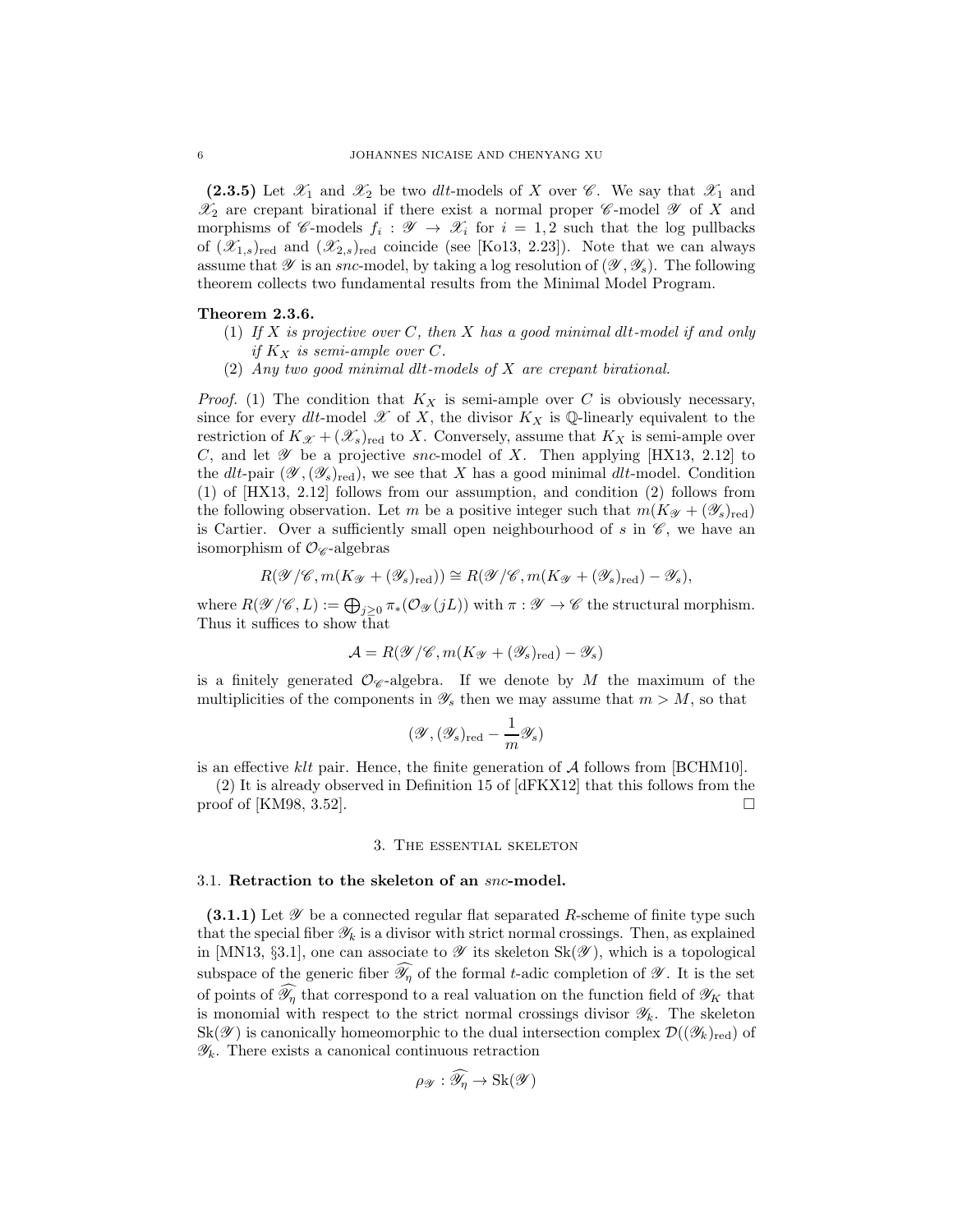which maps each point x of  $\widehat{\mathscr{Y}}_n$  to the unique point x' of  $\text{Sk}(\mathscr{Y})$  such that  $\text{red}_{\mathscr{Y}}(x)$ is contained in the closure of  $\text{red}_{\mathscr{Y}}(x')$  and such that  $|f(x)| = |f(x')|$  for every element f in  $\mathcal{O}_{\mathscr{Y},{\rm red}_{\mathscr{Y}}(x)}$  that is invertible on the generic fiber  $\mathscr{Y}_K$ . Thus one can view  $x' = \rho_{\mathcal{Y}}(x)$  as the "best" approximation of x by a monomial valuation on the pair  $(\mathscr{Y}, \mathscr{Y}_k)$ . Moreover,  $Sk(\mathscr{Y})$  carries a canonical piecewise Z-affine structure [MN13, §3.2].

(3.1.2) We keep the notations from  $(2.2.2)$ . For each  $\mathscr C$ -model  $\mathscr X$  of X, we define the skeleton of  $\mathscr X$  by

$$
\operatorname{Sk}(\mathscr{X})=\operatorname{Sk}(\mathscr{X}_R^{\operatorname{snc}})\subset \widehat{(\mathscr{X}_R^{\operatorname{snc}})}_\eta\subset X_K^{\operatorname{an}}
$$

and we write  $\rho_{\mathcal{X}}$  for  $\rho_{\mathcal{X}_R^{\text{smc}}}$ . If  $\mathcal{X}$  is a proper snc-model of X, one has the following crucial property.

**Theorem 3.1.3.** If X is a proper snc-model of X over  $\mathscr{C}$ , then there exists a continuous map

$$
H:[0,1]\times X_K^{\rm an}\to X_K^{\rm an}
$$

such that  $H(0, \cdot)$  is the identity,  $H(t, x) = x$  for all x in  $\text{Sk}(\mathscr{X})$  and all t in [0,1], and  $H(1, \cdot) = \rho_{\mathcal{X}}$ . Thus  $\text{Sk}(\mathcal{X})$  is a strong deformation retract of  $X_K^{\text{an}}$ .

Proof. A closely related result is proven in [Th07, 3.26]. We will explain how our statement can be deduced from that result. Following the notation in [Th07], we denote by  $\mathscr{X}^{\beth}$  the k-analytic space associated to the toroidal embedding  $X \hookrightarrow \mathscr{X}$ , where k is endowed with the trivial absolute value. By definition,  $\mathscr{X}^{\beth}$  is the generic fiber of the formal t-adic completion  $\widehat{\mathscr{X}}$  of  $\mathscr{X}$ , viewed as a special formal k-scheme by forgetting the  $k[[t]]$ -structure [Be96, §1].

The relation between  $\mathscr{X}^{\beth}$  and  $X^{\text{an}}_K$  is explained in detail at the beginning of Section 4 in [Ni11]; let us recall the main idea. Considering the morphism of special formal k-schemes  $\widehat{\mathscr{X}} \to \text{Spf } k[[t]]$  and passing to the generic fibers, we obtain a morphism of k-analytic spaces from  $\mathscr{X}^{\beth}$  to the open unit disc D over k. We can identify the underlying topological space of  $D$  with  $[0, 1]$  by means of the homeomorphism

$$
D \to [0,1]: x \mapsto |t(x)|.
$$

The residue field of D at the point  $1/e$  in [0, 1] is K with our chosen t-adic absolute value  $\lfloor \cdot |_{K}$ , and the K-analytic space  $X_K^{\text{an}}$  is canonically isomorphic to the fiber of  $\mathscr{X}^{\beth}$  over  $1/e$ . Thus we can view  $X_K^{\text{an}}$  as the subspace of  $\mathscr{X}^{\beth}$  consisting of the points x such that  $|t(x)| = 1/e$ .

In [Th07, 3.13], Thuillier constructs a retraction  $p_{\mathscr{X}}$  of  $\mathscr{X}^{\beth}$  onto a certain subspace  $\mathcal{S}(\mathcal{X})$ , the skeleton of the toroidal embedding. Moreover, in [Th07, 3.26], he shows that  $p_{\mathscr{X}}$  can be extended to a strong deformation retraction H of  $\mathscr{X}^{\beth}$ onto  $\mathcal{S}(\mathcal{X})$ . Going through the definitions, one observes that  $p_{\mathcal{X}}$  and H commute with the morphism  $\mathscr{X}^{\beth} \to D$  and that the restriction of

$$
p_{\mathscr{X}}:\mathscr{X}^{\beth}\to\mathcal{S}(\mathscr{X})
$$

over the point  $1/e$  of D is precisely the retraction

$$
\rho_{\mathscr{X}}: X_K^{\text{an}} \to \text{Sk}(\mathscr{X}).
$$

Thus by restricting H over  $1/e \in D$ , we obtain a map that satisfies all the properties in the statement.  $\Box$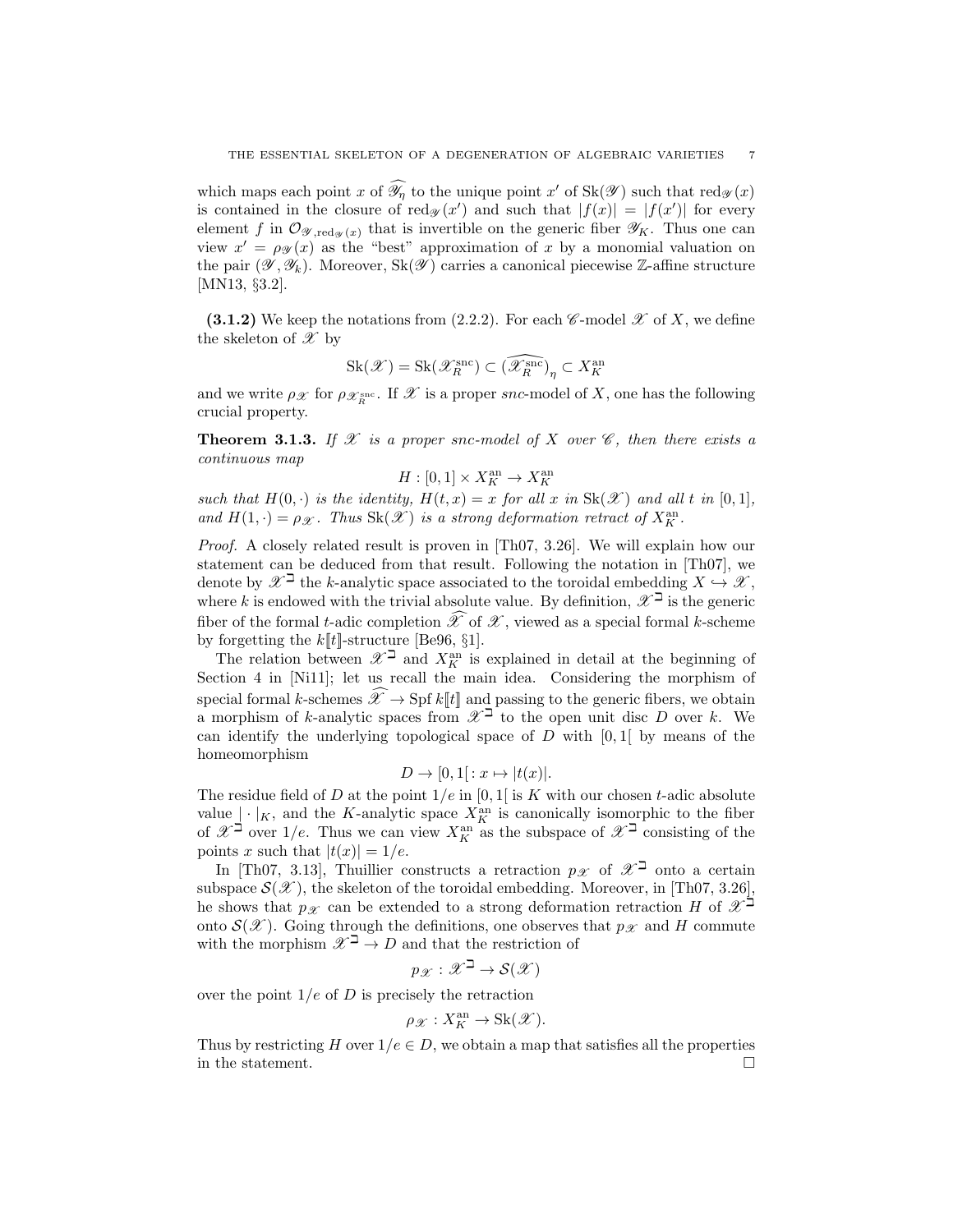$(3.1.4)$  Theorem 3.1.3 can be extended to the case where X is defined over K instead of C and  $\mathscr X$  is a proper snc-model of X over R. The general proof technique is the same as in [Th07], but one replaces the formalism of toroidal embeddings by the more flexible language of logarithmic geometry. Since the proof requires some technical preparations, we will present the details in a separate paper [Ni13]. We will only use this generalization in the proof of Theorem 4.2.4.

## 3.2. The skeleton of a good minimal dlt-model.

(3.2.1) In the following subsections, we will make use of the *weight function* 

$$
\mathrm{wt}_{\omega}: X_K^{\mathrm{an}} \to \mathbb{R} \cup \{+\infty\}
$$

associated to a non-zero m-pluricanonical form on  $X_K$ , for any  $m > 0$ . Its construction and main properties are described in [MN13, 4.4.5]. For us, its most important features are the following: if  $\mathscr X$  is an snc-model of X over  $\mathscr C$  and x is a point of  $Sk(\mathscr{X})$ , then

$$
\text{wt}_{\omega}(x) = v_x(\text{div}_{\mathscr{X}}(\omega) + m(\mathscr{X}_s)_{\text{red}})
$$

(here we use the notation recalled in (2.2.5)). Moreover, for every point y of  $\widehat{\mathscr{X}_n}$ , we have

$$
\mathrm{wt}_{\omega}(y) \geq \mathrm{wt}_{\omega}(\rho_{\mathscr{X}}(y))
$$

with equality if and only if y lies on  $Sk(\mathscr{X})$ .

(3.2.2) It will often be useful to interpret the weight function in terms of logarithmic differential forms. Let  $\mathscr Y$  be a regular separated R-scheme of finite type such that  $\mathscr{Y}_k$  is a divisor with strict normal crossings. We write  $S^+$  for the log scheme associated to  $R \setminus \{0\} \to R$  and  $\mathscr{Y}^+$  for the log scheme obtained by endowing  $\mathscr Y$  with the divisorial log structure associated to  $\mathscr Y_k$ . Then  $\mathscr Y^+$  is log smooth over  $S^+$ . If we denote by  $j: \mathscr{Y}_K \to \mathscr{Y}$  the natural open immersion, then a simple computation shows that the sub- $\mathcal{O}_{\mathscr{Y}}$ -module  $\omega_{\mathscr{Y}+}/S^+$  of  $j_*\omega_{\mathscr{Y}_K/K}$  is equal to  $\omega_{\mathscr{Y}/R}((\mathscr{Y}_k)_{\text{red}} - \mathscr{Y}_k)$  (it suffices to check that these line bundles coincide at the generic points of the special fiber  $\mathscr{Y}_k$ ). Thus if  $\omega$  is an *m*-pluricanonical form on  $X_K$  and  $\mathscr X$  is an snc-model of X over  $\mathscr C$ , then

$$
\mathrm{wt}_{\omega}(x) = v_x(\mathrm{div}_{\mathscr{X}^+}(\omega)) + m
$$

for every point x of Sk(X), where we denote by  $div_{\mathscr{X}^+}(\omega)$  the divisor on  $\mathscr{X}_R$ associated to  $\omega$  viewed as a rational section of the line bundle  $\omega_{\mathcal{X}_R^+/S^+}^{\otimes m}$ .

**Lemma 3.2.3.** Let X be a dlt-model of X and let  $h : \mathcal{Y} \to \mathcal{X}$  be a log resolution of  $(\mathscr{X}, \mathscr{X}_s)$ . Denote by  $\Delta$  the log pullback of  $(\mathscr{X}_s)_{\text{red}}$  to  $\mathscr{Y}$ . Let x be a point of Sk( $\mathscr Y$ ) such that  $\text{red}_{\mathscr X}(x)$  does not lie in  $\mathscr X^{\text{snc}}$ . Then  $\Delta < (\mathscr Y_s)_{\text{red}}$  locally at red $\mathscr{A}(x)$ .

*Proof.* By the definition of a dlt-model, we know that  $\Delta \leq (\mathscr{Y}_s)_{\text{red}}$ . Thus it suffices to show that these divisors are different locally at  $\text{red}_{\mathscr{X}}(x)$ . Since x lies on  $\text{Sk}(\mathscr{Y})$ , its reduction red $\mathscr{Y}(x)$  is a generic point of the intersection of the irreducible components of  $\mathscr{Y}_s$  that contain  $\text{red}_{\mathscr{Y}}(x)$ . Thus if we denote by  $h': \mathscr{Y}' \to \mathscr{Y}$  the blow-up of  $\mathscr Y$  at the closure of red $\mathscr Y(x)$ , then  $\mathscr Y'$  is again an snc-model of X.

We denote by  $\Delta'$  the log pullback of  $\Delta$  to  $\mathscr{Y}'$ . The image of the exceptional divisor E of h' in  $\mathscr X$  is the closure of red  $\chi(x) = h(\text{red}_{\mathscr X}(x))$  and thus disjoint from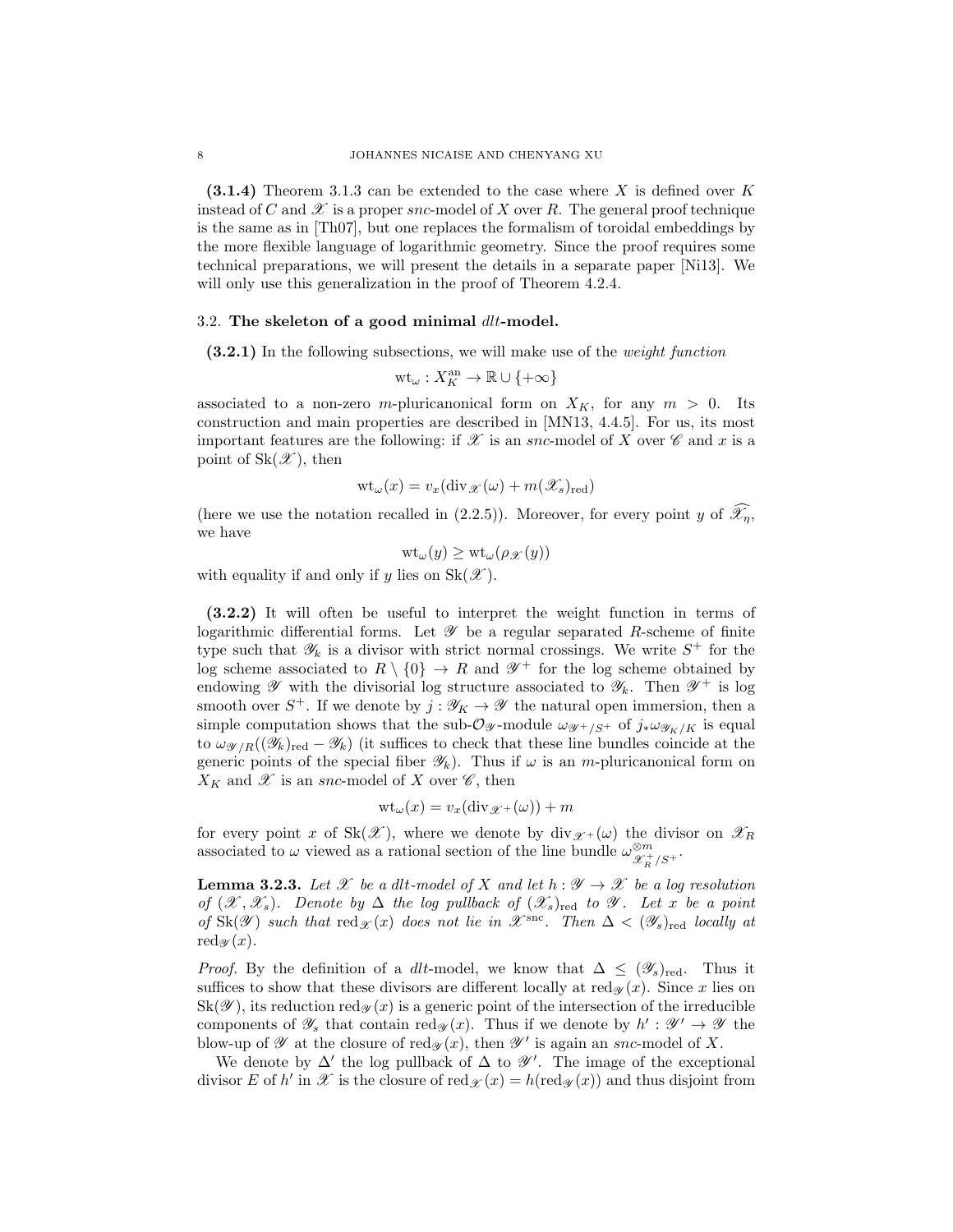$\mathscr{X}^{\text{smc}}$ . By the definition of a *dlt*-model, we know that the multiplicity of E in  $\Delta'$  is strictly smaller than 1. Since the log pullback of  $(\mathscr{Y}_s)_{red}$  to  $\mathscr{Y}'$  is equal to  $(\mathscr{Y}'_s)_{red}$ , we see that  $\Delta < (\mathscr{Y}_s)_{\text{red}}$  locally at red $\mathscr{Y}(x)$ .

**Proposition 3.2.4.** Let  $\mathcal X$  be a dlt-model of X over  $\mathcal C$ , let  $\mathcal Y$  be a proper sncmodel of X over C and let  $h : \mathscr{Y} \to \mathscr{X}$  be a morphism of C-models. Denote by  $\Delta$ the log pullback of  $(\mathscr{X}_s)_{\text{red}}$  to  $\mathscr{Y}$ . If we set

$$
S = \{ x \in Sk(\mathcal{Y}) \mid v_x(\Delta) = v_x((\mathcal{Y}_s)_{\text{red}}) \}
$$

then  $\text{Sk}(\mathscr{X}) = S$ .

*Proof.* Applying [MN13, 3.1.7] to the proper morphism  $h^{-1}(\mathscr{X}^{\text{smc}}) \to \mathscr{X}^{\text{smc}}$ , we see that  $Sk(\mathscr{X})$  is contained in  $Sk(\mathscr{Y})$ . Moreover, it follows from Lemma 3.2.3 that for every point x of S, the reduction  $\text{red}_{\mathscr{X}}(x)$  must be contained in  $\mathscr{X}^{\text{snc}}$ . Now let x be any point in Sk( $\mathscr Y$ ) such that  $\text{red}_{\mathscr X}(x)$  lies in  $\mathscr X^{\text{src}}$ . We must show that  $v_x(\Delta) = v_x((\mathscr{Y}_s)_{\text{red}})$  if and only if x lies in Sk(X), or, equivalently, x is equal to its projection

$$
x' = \rho_{\mathscr{X}}(x)
$$

to the skeleton of X. Let  $\omega$  be a local generator of  $\omega_{\mathscr{X}^{\text{snc}}/\mathscr{C}}$  at red $\mathscr{X}(x)$ . It induces a rational section of the canonical bundle  $\omega_{X_K/K}$  by base change. By [MN13, 4.4.5], we know that  $x = x'$  if and only if

$$
\mathrm{wt}_{\omega}(x)=\mathrm{wt}_{\omega}(x').
$$

Since the divisor of  $\omega$  is zero in a neighbourhood of red $\chi(x')$ , we have

$$
\text{wt}_{\omega}(x') = v_{x'}((\mathscr{X}_s)_{\text{red}}) = v_x((\mathscr{X}_s)_{\text{red}}).
$$

On the other hand, computing  $wt_\omega(x)$  on the model  $\mathscr Y$  we get

$$
\mathrm{wt}_{\omega}(x) = v_x(\mathrm{div}_{\mathscr{Y}}(\omega) + (\mathscr{Y}_s)_{\mathrm{red}}) = v_x((\mathscr{X}_s)_{\mathrm{red}}) + v_x((\mathscr{Y}_s)_{\mathrm{red}} - \Delta).
$$

Thus we see that  $\text{Sk}(\mathcal{X}) = S$ .

**Corollary 3.2.5.** Let 
$$
\mathcal{X}_1
$$
 and  $\mathcal{X}_2$  be two *alt-models* of  $X$  over  $\mathcal{C}$ . If  $\mathcal{X}_1$  and  $\mathcal{X}_2$  are *crepant birational, then*  $Sk(\mathcal{X}_1) = Sk(\mathcal{X}_2)$ .

*Proof.* This follows immediately from Proposition 3.2.4.  $\Box$ 

(3.2.6) Corollary 3.2.5 implies, in particular, that the skeleta  $\text{Sk}(\mathscr{X}_1) = \text{Sk}(\mathscr{X}_2)$ are isomorphic as topological spaces with piecewise affine structure, by [MN13, §3.2. Since  $\text{Sk}(\mathscr{X}_i)$  is canonically homeomorphic to the dual complex associated to the reduced special fiber of  $\mathscr{X}_i$ , for  $i = 1, 2$ , this also follows from Proposition 11 in [dFKX12], whose proof relies on Weak Factorization. The proofs of Corollary 3.2.5 and [MN13, §3.2] do not use Weak Factorization.

Corollary 3.2.7. If  $K_X$  is semi-ample, then the skeleton of a good minimal dltmodel of  $X$  does not depend on the choice of the good minimal dlt-model.

*Proof.* This follows from Theorem 2.3.6(2) and Corollary 3.2.5.

**Theorem 3.2.8.** Assume that X is projective over C and  $K_X$  is semi-ample over

C. If  $\mathscr X$  is a good minimal dlt-model of X and  $\mathscr Y$  is any projective dlt-model of X, then  $\text{Sk}(\mathscr{X})$  is contained in  $\text{Sk}(\mathscr{Y})$ . Moreover,  $\text{Sk}(\mathscr{X})$  can be obtained from  $\text{Sk}(\mathscr{Y})$  (as a topological subspace of  $\text{Sk}(\mathscr{Y})$  with piecewise affine structure) by a finite number of elementary collapses.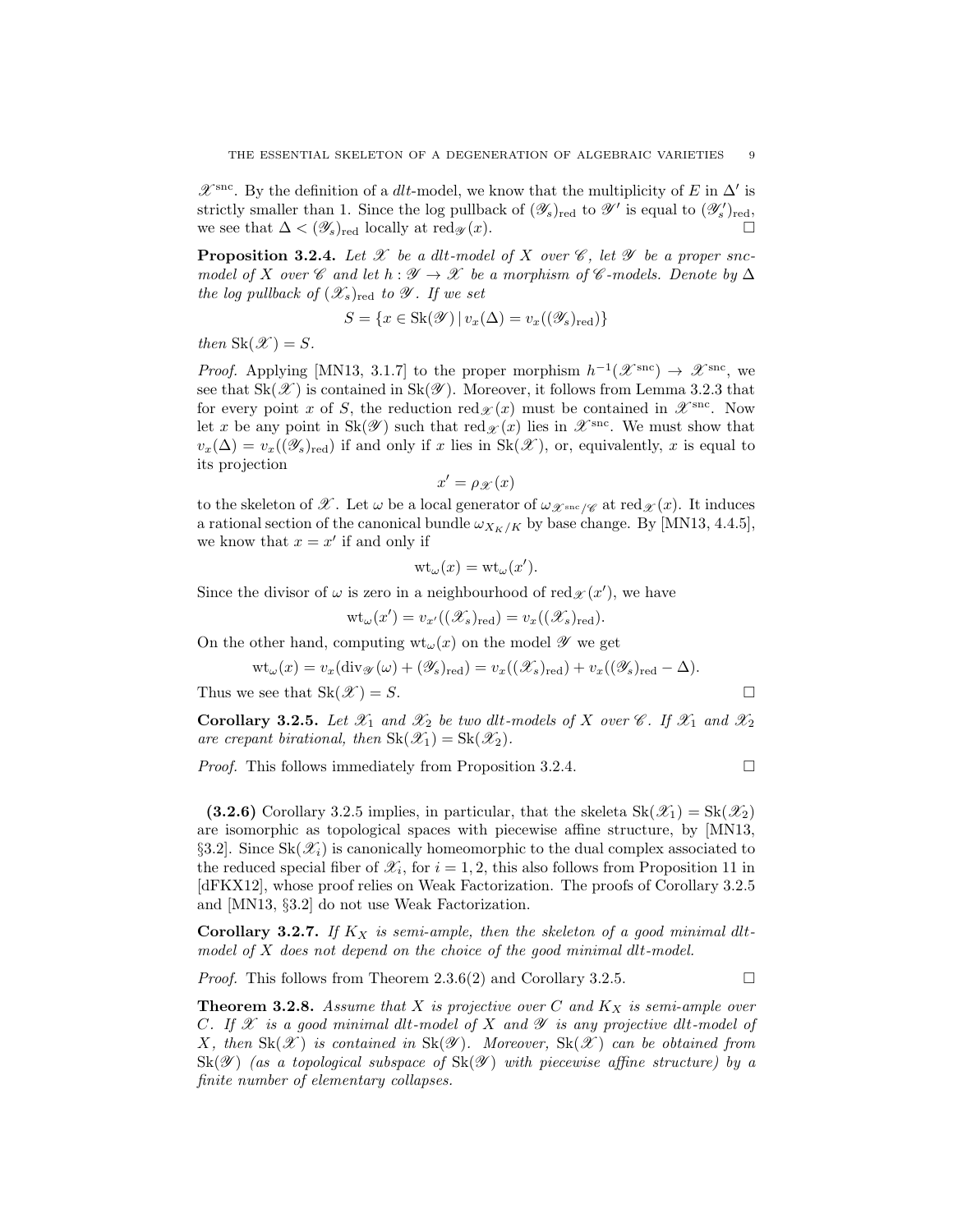Proof. For the definition of an elementary collapse in a simplicial topological space, we refer to Definition 18 in [dFKX12]. By Corollary 3.2.7, we can assume that the good minimal dlt-model  $\mathscr X$  is the result of running MMP for  $(\mathscr Y,(\mathscr Y_s)_{red})$ . Now the statement follows from Corollary 22 in [dFKX12]. When  $k$  is not algebraically closed, see also §31 in [dFKX12].  $\Box$ 

**Corollary 3.2.9.** Assume that X is projective over C and that  $K_X$  is semi-ample over C. If X is a good minimal dlt-model of X, then  $\text{Sk}(\mathscr{X})$  is a strong deformation retract of  $X_K^{\text{an}}$ .

*Proof.* Let  $\mathscr{Y} \to \mathscr{X}$  be a log resolution of  $(\mathscr{X}, \mathscr{X}_s)$ . By Theorem 3.2.8, the skeleton  $Sk(\mathscr{X})$  is a strong deformation retract of  $Sk(\mathscr{Y})$ . By Theorem 3.1.3,  $Sk(\mathscr{Y})$  is a strong deformation retract of  $X_K^{\text{an}}$ .  $K$  .  $\Box$ 

#### 3.3. Kontsevich-Soibelman skeleta.

 $(3.3.1)$  In [MN13,  $\S 4.5$ ], Mustati and the first-named author associated to every non-zero regular pluricanonical form  $\omega$  on  $X_K$  a skeleton  $\text{Sk}(X_K, \omega)$  in  $X_K^{\text{an}}$ , generalizing a construction of Kontsevich and Soibelman [KS06]. The skeleton  $\text{Sk}(X_K, \omega)$  is precisely the locus of points of  $X_K^{\text{an}}$  where the weight function  $\text{wt}_\omega$ reaches its minimal value. If X is any snc-model of X over  $\mathscr{C}$ , then  $\text{Sk}(X_K, \omega)$  is a union of closed faces of  $Sk(\mathscr{X})$ , which can be explicitly computed [MN13, 4.5.5]. Taking the union of the skeleta  $\text{Sk}(X_K, \omega)$  over all non-zero pluricanonical forms  $\omega$  on  $X_K$ , one obtains a topological subspace  $\text{Sk}(X_K)$  of  $X_K^{\text{an}}$  that was called the essential skeleton of  $X_K$  in [MN13, 4.6.2]. It is an interesting birational invariant of  $X_K$ . In this subsection, we will compare the essential skeleton to the skeleton of a good minimal dlt-model of X.

**Proposition 3.3.2.** Assume that  $K_X$  is semi-ample over C and let  $\mathscr X$  be a dltmodel of X. For every integer  $m > 0$  and every non-zero m-pluricanonical form  $\omega$ on  $X_K$ , we have

$$
Sk(X_K, \omega) \subset Sk(\mathcal{X}).
$$

*Proof.* Let x be a point of  $Sk(X_K, \omega)$ . If  $red_{\mathcal{X}}(x)$  is contained in  $\mathcal{X}^{src}$ , then x lies in  $\widehat{\mathscr{X}}_n$  and [MN13, 4.4.5] implies that x must lie in Sk(X), since the restriction of  $wt_{\omega}$  to  $\widehat{\mathscr{X}}_n$  can reach its minimal values only at points of  $\text{Sk}(\mathscr{X})$ .

Now suppose that  $red_{\mathscr{X}}(x)$  is not contained in  $\mathscr{X}^{snc}$ . We will deduce a contradiction with the assumption that x belongs to  $Sk(X_K, \omega)$ . Replacing  $\omega$  by its d-fold tensor power  $\omega^{\otimes d}$ , with d a positive integer, has no influence on the skeleton  $Sk(X_K, \omega)$ . Thus we may assume that the divisor

$$
mK_{\mathscr{X}}+m(\mathscr{X}_s)_{\mathrm{red}}
$$

is Cartier on  $\mathscr X$  and we denote by  $\mathcal L$  the associated line bundle. We choose a local generator  $\theta$  of  $\mathcal L$  at the point red $\mathcal L(x)$ . Note that the pullback of  $\mathcal L$  to the regular locus  $\mathscr{X}_R^{\text{reg}}$  of  $\mathscr{X}_R$  is isomorphic to

$$
\omega_{\mathscr{X}_R^{\rm reg}/R}((\mathscr{X}_s^{\rm reg})_{\rm red})^{\otimes m}.
$$

We fix such an isomorphism. Then we can view  $\omega$  as a rational section of  $\mathcal L$  and write  $\omega = g\theta$  locally at red  $\chi(x)$ , with g an element of

$$
{\mathcal O}_{\mathscr X_R,{\text{red}}_{\mathscr X}(x)}\otimes_R K.
$$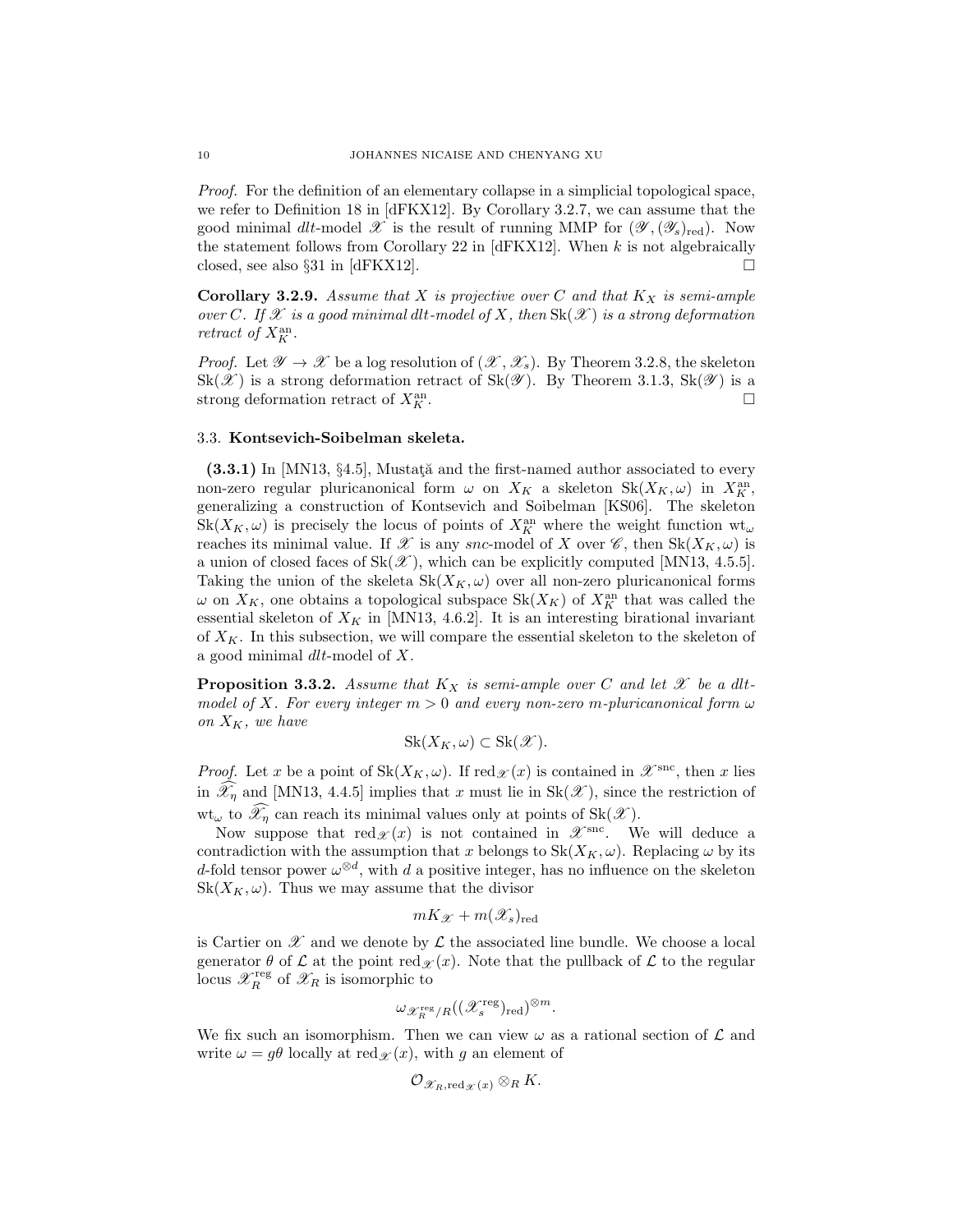Since  $\mathscr X$  is  $\mathscr C$ -flat and normal, we know by [dJ95, 7.4.1] that for every affine open subscheme  $\mathscr U$  of  $\mathscr X$ , the R-algebra of regular functions on the formal tadic completion  $\widehat{\mathscr{U}}$  of  $\mathscr{U}_R$  coincides with the R-algebra of analytic functions on  $\widehat{\mathscr{U}}_{\eta} = \text{red}_{\mathscr{X}}^{-1}(\mathscr{U}_{s})$  whose absolute value is bounded by one. Thus by [Be90, 2.4.4], there exists an irreducible component E of  $\mathscr{X}_s$  whose closure contains red $\mathscr{X}(x)$  and such that the following property holds: if we denote by  $\xi$  the generic point of E and by x' the unique point in red $\frac{1}{x}(\xi)$ , then  $|g(x')| \geq |g(x)|$ . But x' belongs to  $Sk(\mathscr{X})$  (in the language of [MN13], it is the divisorial point associated with the pair  $(\mathscr{X}_R^{\text{snc}}, E \cap \mathscr{X}_R^{\text{snc}})$ , so that  $\text{wt}_{\omega}(x') = -\ln |g(x')|$ . It follows that

$$
\text{wt}_{\omega}(x') \le -\ln|g(x)|.
$$

Thus it is enough to show that

$$
\mathrm{wt}_{\omega}(x) > -\ln|g(x)|
$$

since in that case, x cannot belong to the locus  $Sk(X_K, \omega)$  where wt<sub> $\omega$ </sub> reaches its minimal value.

Let  $h: \mathscr{Y} \to \mathscr{X}$  be a log-resolution of  $(\mathscr{X}, \mathscr{X}_s)$ . Then  $Sk(X_K, \omega)$  is contained in Sk( $\mathscr Y$ ). We denote by  $\Delta$  the log pullback of  $(\mathscr X_s)_{\text{red}}$  to  $\mathscr Y$ . Locally at red $_{\mathscr Y}(x)$ , it is explicitly given by

$$
\frac{1}{m}(\operatorname{div}(h^*g) - \operatorname{div}_{\mathscr{Y}}(\omega)).
$$

Since X is a dlt-model and red $\chi(x)$  does not belong to  $\mathscr{X}^{\text{snc}}$ , we know that  $\Delta < (\mathscr{Y}_s)_{\text{red}}$  locally around red $\mathscr{Y}(x)$  by Lemma 3.2.3. Therefore, we can write

$$
wt_{\omega}(x) = v_x(\text{div}_{\mathscr{Y}}(\omega) + m(\mathscr{Y}_s)_{\text{red}})
$$
  
>  $v_x(\text{div}_{\mathscr{Y}}(\omega) + m\Delta)$   
=  $-\ln |g(x)|$ .

**Theorem 3.3.3.** If  $K_X$  is semi-ample over C and X is a good minimal dlt-model of X over  $\mathscr{C}$ , then

$$
Sk(X_K) = Sk(\mathscr{X}).
$$

Moreover, if m is a positive integer such that  $mK_{\mathscr{X}} + m(\mathscr{X}_s)_{\text{red}}$  is Cartier and generated by global sections  $\omega_1, \ldots, \omega_r$  over some neighbourhood of s in  $\mathscr{C}$ , then

(3.3.4) 
$$
Sk(X_K) = \bigcup_{i=1}^{r} Sk(X_K, \omega_i).
$$

*Proof.* By Proposition 3.3.2, it is enough to show that  $Sk(\mathscr{X})$  is contained in the right hand side of  $(3.3.4)$ . Shrinking  $\mathscr C$  around s if necessary, we can assume that  $mK_{\mathcal{X}} + m(\mathcal{X}_s)_{\text{red}}$  is generated by global sections  $\omega_1, \ldots, \omega_r$ . Then for each point x on  $\mathscr{X}_s^{\text{snc}}$ , we can choose an index i in  $\{1,\ldots,r\}$  such that  $\text{div}_{\mathscr{X}^{\text{snc}}}(\omega_i) + m(\mathscr{X}_s)_{\text{red}}$ is an effective divisor on  $\mathscr X$  and  $x$  is not contained in its support. This implies that the weight  $\mathrm{wt}_{\omega_i}$  of  $\omega_i$  is zero at all points of  $\mathrm{Sk}(\mathscr{X}) \cap \mathrm{red}^{-1}_{\mathscr{X}}(x)$  and non-negative at all other points of  $X_K^{\text{an}}$ . Thus  $\text{Sk}(\mathscr{X}) \cap \text{red}^{-1}_{\mathscr{X}}(x)$  is contained in  $\text{Sk}(X_K, \omega_i)$ . Varying the point x, we find that  $Sk(\mathscr{X})$  is contained in

$$
\bigcup_{i=1}^r \text{Sk}(X_K, \omega_i).
$$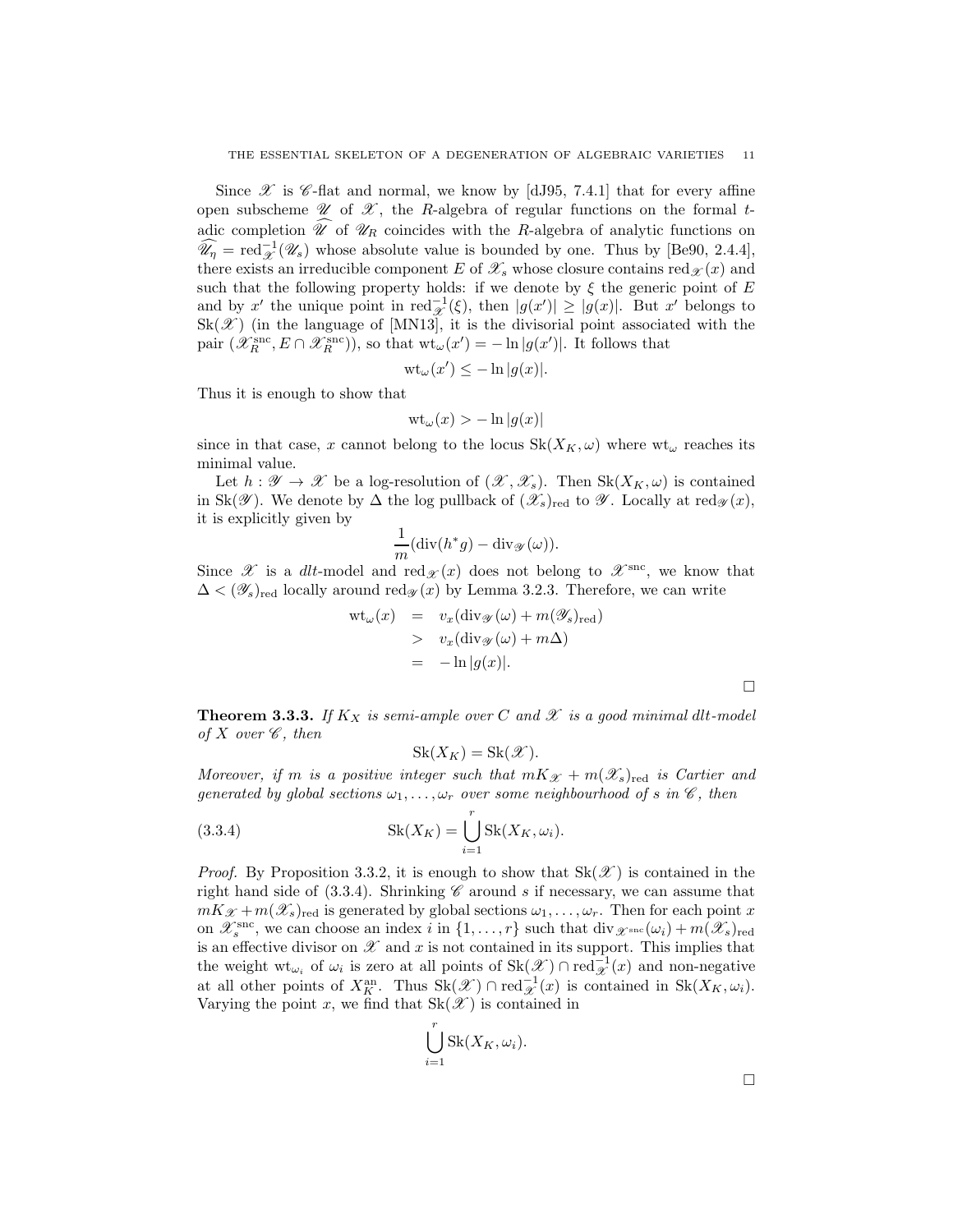**Corollary 3.3.5.** If X is projective over C and  $K_X$  is semi-ample over C, then the essential skeleton  $\text{Sk}(X_K)$  is a strong deformation retract of  $X_K^{\text{an}}$ .

*Proof.* This follows from Theorem 2.3.6(1), Corollary 3.2.9 and Theorem 3.3.3.  $\Box$ 

4. The essential skeleton of a Calabi-Yau variety

## 4.1. The skeleton is a pseudo-manifold.

 $(4.1.1)$  The case where X is a family of Calabi-Yau varieties over C is of particular interest; the connections with homological mirror symmetry were the main motivation for Kontsevich and Soibelman to define the skeleton in [KS06]. If  $\omega$  is a volume form on  $X_K$  (i.e., a nowhere vanishing differential form of maximal degree) then  $Sk(X_K) = Sk(X_K, \omega)$  by [MN13, 4.6.4]. We will now prove that the underlying topological space of the essential skeleton  $Sk(X_K)$  is a pseudo-manifold with boundary; this result is implicitly contained in [KK10, Ko11].

 $(4.1.2)$  A topological space T is called an n-dimensional pseudo-manifold with boundary if it admits a triangulation  $\mathscr T$  satisfying the following conditions:

- (1) (dimensional homogeneity)  $T = |\mathcal{T}|$  is the union of all *n*-simplices.
- (2) (non-branching) Every  $(n 1)$ -simplex is a face of precisely one or two n-simplices.
- (3) (strong connectedness) For every pair of *n*-simplices  $\sigma$  and  $\sigma'$  in  $\mathscr{T}$ , there is a sequence of  $n$ -simplices

$$
\sigma=\sigma_0,\sigma_1,\ldots,\sigma_\ell=\sigma'
$$

such that the intersection  $\sigma_i \cap \sigma_{i+1}$  is an  $(n-1)$ -simplex for all *i*.

We say that  $T$  is a *closed pseudo-manifold* if we can replace condition (2) by the property that every  $(n-1)$ -simplex is a face of precisely two *n*-simplices. A typical example of a 2-dimensional closed pseudo-manifold which is not a manifold is the pinched torus.

(4.1.3) For the reader's convenience, we include some basic facts about adjunction for dlt-pairs. We refer to Chapter 4 of [Ko13] for more background. Let  $(Y, \Delta)$  be a dlt-pair over k, and let D be a log canonical center of  $(Y, \Delta)$ . Then D is normal, by [Ko13, 4.16]. There is a well defined Q-divisor  $\Delta_D$  on D, called the *different* of  $\Delta$ on  $D$  [Ko13, 4.18], which is induced by the Poincaré map and satisfies the equation

$$
(K_Y + \Delta)|_D = K_D + \Delta_D.
$$

In the sequel, whenever we write such an equation it will be understood that  $\Delta_D$ is the different of  $\Delta$  on D. The pair  $(D, \Delta_D)$  is again a *dlt*-pair, by [Ko13, 4.19]. Write  $\lfloor \Delta \rfloor = \sum_{i \in I} D_i$ . If J is a subset of  $\overline{I}$  and  $\overline{D}$  is a component of  $\bigcap_{j \in J} \Delta_j$ , it is not hard to see that for every non-empty subset  $J'$  of  $I \setminus J$ , every irreducible component of the intersection

$$
D\cap\bigcap_{j\in J'}\Delta_j
$$

is a log canonical center of  $(D, \Delta_D)$  (see [Ko13, 4.19]). Conversely, by repeatedly using inversion of adjunction [Ko13, 4.9], one sees that any log canonical center of  $(D, \Delta_D)$  is a log canonical center of  $(Y, \Delta)$ , and thus an irreducible component of an intersection  $D \cap \bigcap_{j \in J'} \Delta_j$  for some non-empty subset  $J'$  of  $I \setminus J$ .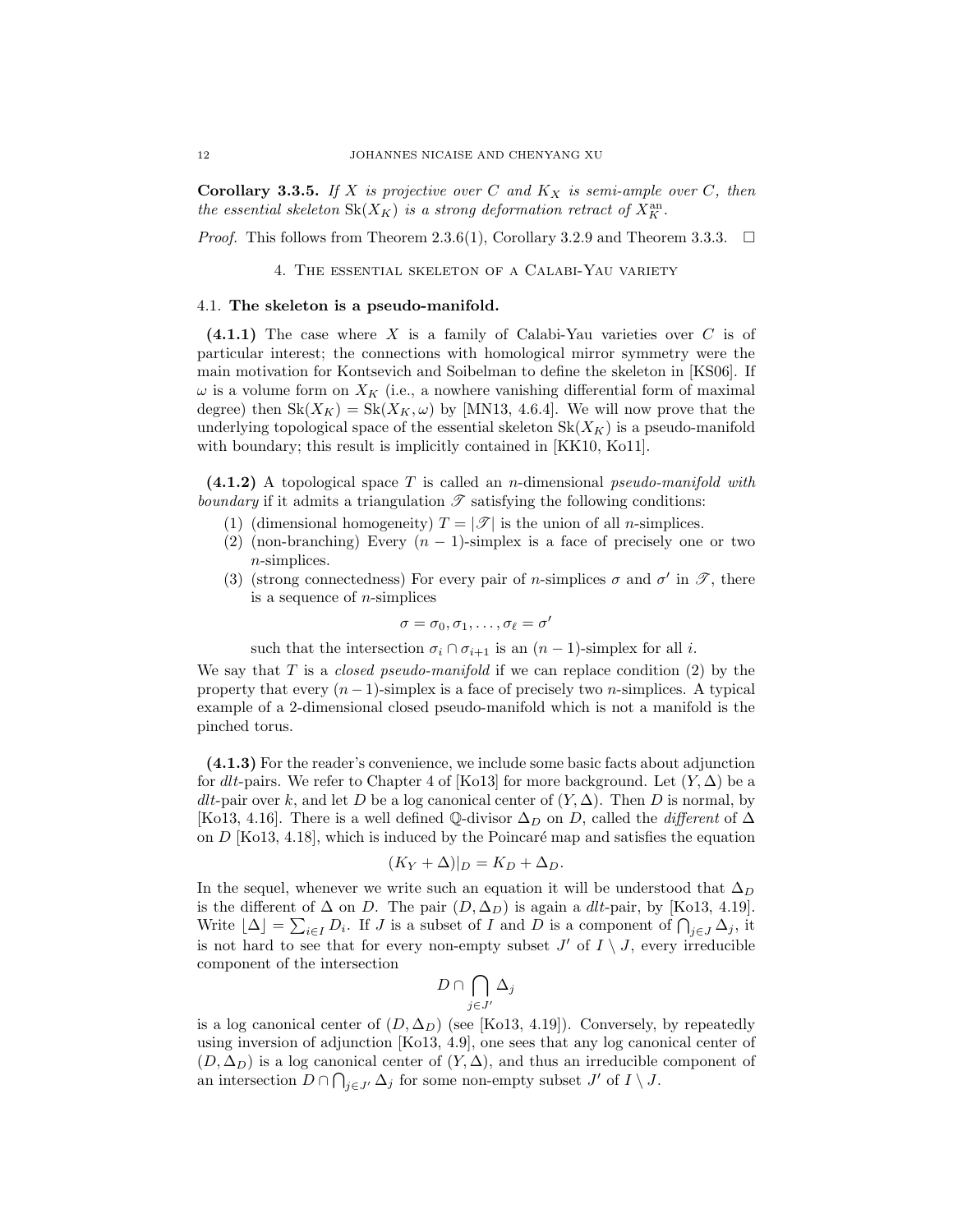**Theorem 4.1.4.** Assume that X is projective over C and  $K_X$  is Q-linearly equivalent to 0 over C. Then the underlying topological space of  $Sk(X_K)$  is a pseudo-manifold with boundary.

Proof. As we mentioned above, this result is essentially contained in [KK10, Ko11]. Using the terminology there, properties  $(1)-(3)$  of a pseudo-manifold all follow from the fact that two minimal log canonical centers of a log crepant structure are  $\mathbb{P}^1$ linked in the sense of Definition 9 in [Ko11]. We will now explain this in more detail. We denote by n the relative dimension of X over  $C$ .

By Theorem 2.3.6(1), there exists a a good minimal dlt-model  $\mathscr X$  of X over  $\mathscr C$ . By Theorem 3.3.3, we have  $\text{Sk}(X_K) = \text{Sk}(\mathscr{X})$ . As a triangulation on  $\text{Sk}(\mathscr{X})$ , we take the first barycentric subdivision of the simplicial structure on  $Sk(\mathscr{X})$ . This barycentric subdivision is necessary to guarantee that the intersection of two faces is a codimension one face of both, rather than a union of faces (think of a type  $I_2$  degeneration of elliptic curves, whose skeleton consists of two vertices joined by two edges).

We choose an integer  $m > 0$  such that  $mK_X \sim 0$ . Since the divisor  $mK_{\mathscr{X}}$  +  $m(\mathscr{X}_s)_{\text{red}}$  is semi-ample over  $\mathscr C$  and trivial over C, we see that  $mK_{\mathscr X} + m(\mathscr{X}_s)_{\text{red}}$ must be a multiple of  $\mathscr{X}_s$  and thus trivial over  $\mathscr{C}$ . Thus we can apply Theorem 10 in [Ko11] to the dlt-pair  $(\mathscr{X},(\mathscr{X}_s)_{\text{red}})$  over  $\mathscr{C}$ . It states that every two minimal log canonical centers D and  $D^*$  of  $(\mathscr{X},(\mathscr{X}_s)_{\text{red}})$  are  $\mathbb{P}^1$ -linked. This means, in particular, that they have the same dimension, say  $n - d$ , and that there exist a sequence of  $(n - d + 1)$ -dimensional log canonical centers  $E_1, E_2, \ldots, E_\ell$  and a sequence of  $(n - d)$ -dimensional log canonical centers  $D = D_0, D_1, \ldots, D_\ell = D^*$ such that  $D_{i-1}, D_i \subset E_i$  for  $1 \leq i \leq \ell$ . In this way, we obtain properties (1) and (3) of a pseudo-manifold with boundary.

If we have two minimal log canonical centers  $D_1, D_2$  of  $(\mathscr{X},(\mathscr{X}_s)_{\text{red}})$ , contained in an  $(n - d + 1)$ -dimensional log canonical center E, and if we write

$$
(K_{\mathcal{X}} + (\mathcal{X}_s)_{\text{red}})|_E = K_E + D_1 + D_2 + \Delta
$$

for some  $\Delta \geq 0$ , then  $(E, D_1 + D_2 + \Delta)$  is again a *dlt*-pair [Ko13, 4.19]. Moreover,  $D_1$  cannot intersect  $D_2$  or  $|\Delta|$  because the intersection would be a union of log canonical centers of  $(\mathscr{X},(\mathscr{X}_s)_{\text{red}})$ , which contradicts the minimality of  $D_1$ . Thus we are in the situation of the second part of the proof of Theorem 10 in [Ko11]. That proof shows that  $D_1$  and  $D_2$  are the only log canonical centers of  $(E, D_1 + D_2 + \Delta)$ . Property (2) follows.

(4.1.5) We can say more in the case where  $Sk(\mathscr{X})$  has maximal dimension, that is, dimension equal to  $n = \dim(X_K)$ . First, we need a lemma.

**Lemma 4.1.6.** Let  $(Z, \Delta = \sum_{i=1}^{j} \Delta_i)$  be a reduced dlt-pair over k such that  $K_Z + \Delta$ is Cartier. Let D be a log canonical center and let  $\Delta_1, \ldots, \Delta_\ell$  be the irreducible components of  $\Delta$  that contain D. Let U be the maximal open subset of Z where Z is smooth and  $\Delta$  is a divisor with strict normal crossings. If we write  $(K_Z + \Delta)|_D =$  $K_D + \Delta_D$ , then  $\Delta_D$  is equal to the closure of the restriction of  $\sum_{i=\ell+1}^j \Delta_i|_U$  to  $U \cap D$ .

*Proof.* We first notice that in the above statement,  $U$  can be replaced by any smaller  $\sum_{i=\ell+1}^j \Delta_i|_U$  to  $U \cap D$  will yield the same divisor on  $D$ . open set that meets all the log canonical centers: the closure of the restriction of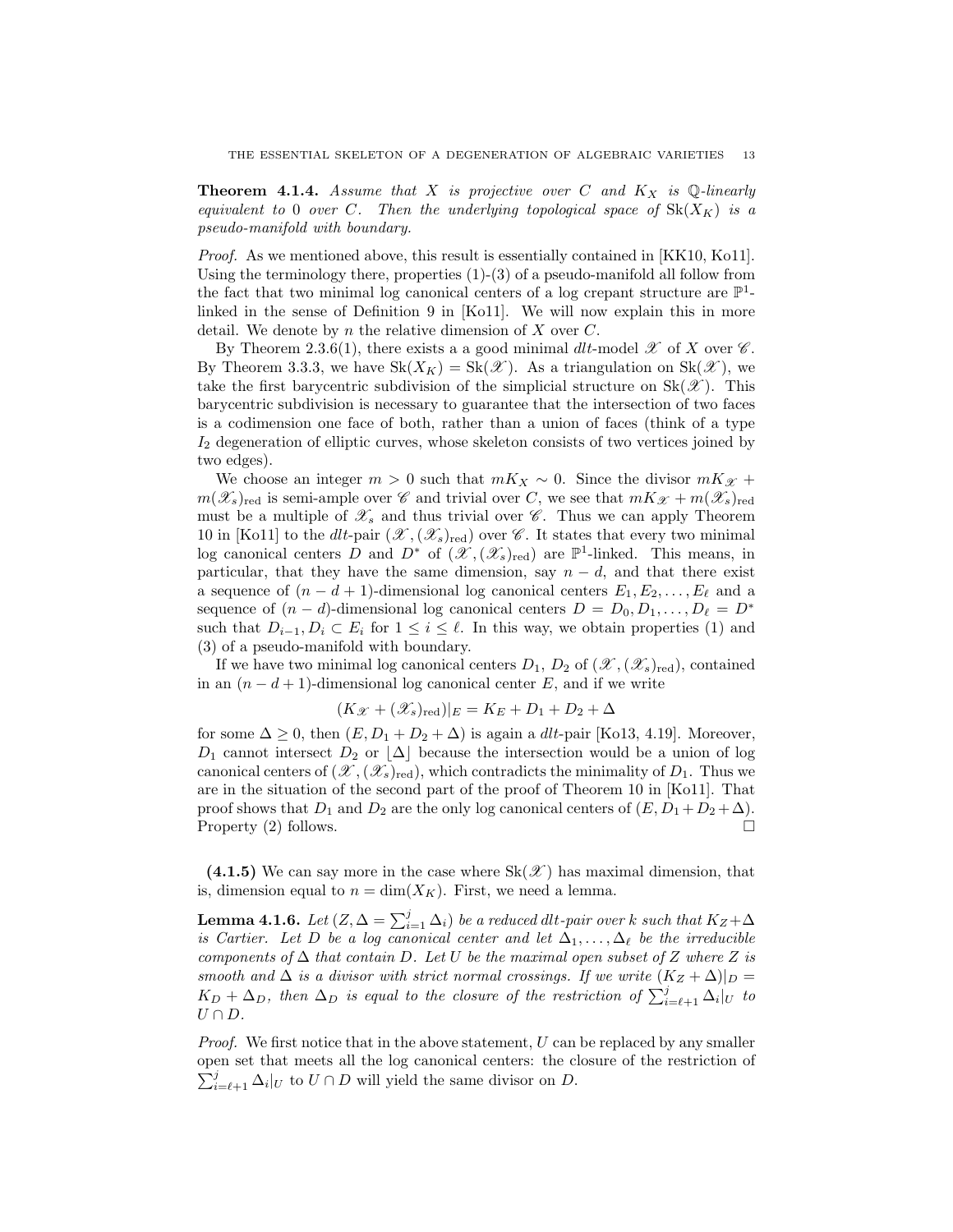Then by induction, we only need to treat the case where  $D$  is a component of  $\Delta$ , say  $\Delta_1$ . If we take a log resolution  $f: Y \to (Z, \Delta)$  and let  $D' = \Delta'_1$  be the birational transform of D, then  $\Delta_D$  can be computed as follows: if we write  $f^*(K_Z + \Delta)|_{D'} = K_{D'} + \Delta_{D'}$  then  $\Delta_D = (f|_{D'})_*(\Delta_{D'})$ . In particular, as  $K_Z + \Delta$ is Cartier, we know that  $\Delta_D$  is a integral divisor. Since it is effective, and all the components of  $\Delta_D$  are log canonical centers of  $(X, \Delta)$ , we see that  $\Delta_D$  must be equal to the closure of the restriction of  $\sum_{i=2}^{j} \Delta_i$  $|_U.$ 

**Theorem 4.1.7.** We suppose that k is algebraically closed. Assume that X is projective over C,  $K_X$  is trivial over C and X has a projective snc-model  $\mathscr Y$  over  $\mathscr C$  with reduced special fiber  $\mathscr Y_s$ . Assume moreover that  $Sk(X_K)$  is of dimension  $n = \dim(X_K)$ . Then  $Sk(X_K)$  is an n-dimensional closed pseudo-manifold.

*Proof.* By running MMP for  $\mathscr Y$  over  $\mathscr C$ , we know that X has a good minimal dlt model  $\mathscr X$  with reduced special fiber (see [Fu11] or [HX13]). Then one sees as in the proof of Theorem 4.1.4 that  $K_{\mathscr{X}}$  is trivial over  $\mathscr{C}$ . Our assumption on the dimension of  $Sk(X_K)$  implies that the minimal log canonical centers of  $(\mathscr{X}, \mathscr{X}_s)$ are points. Let D be a one-dimensional log canonical center, and let  $D_i$   $(1 \leq i \leq \ell)$ be the 0-dimensional log canonical centers contained in D. From Lemma 4.1.6, we know that

$$
(K_{\mathcal{X}} + \mathcal{X}_s)|_D = K_D + \sum_{i=1}^{\ell} D_i \sim 0.
$$

Thus D is a rational curve and  $\ell = 2$ , which means that  $Sk(X_K)$  is closed.

(4.1.8) We do not know any example where X satisfies the conditions of Theorem 4.1.7 and  $Sk(X)$  is not a topological manifold (or even a sphere). Even if we omit the condition that the skeleton has maximal dimension, we do not know an example where  $X$  is not a topological manifold with boundary. In Theorem 4.1.7, the condition that  $Sk(X)$  has maximal dimension cannot be omitted; for instance, there are examples of semi-stable degenerations of K3-surfaces with trivial relative canonical sheaf where the special fiber is a chain of surfaces, so that the skeleton is homeomorphic to a closed interval. We will now give an interpretation of this condition in terms of the monodromy around  $s \in \mathscr{C}$ .

**Lemma 4.1.9.** Let Y be a connected smooth and proper K-variety and let  $\omega$  be a non-zero m-pluricanonical form on Y, for some  $m > 0$ . Let K' be a finite extension of K, set  $Y' = Y \times_K K'$  and denote by  $\omega'$  the pullback of  $\omega$  to Y'. Then the skeleton  $\text{Sk}(Y', \omega')$  is the inverse image of  $\text{Sk}(Y, \omega)$  under the projection morphism  $\pi : (Y')^{\text{an}} \to Y^{\text{an}}$ . In particular,  $Sk(Y, \omega)$  and  $Sk(Y', \omega')$  have the same dimension.

*Proof.* Since  $\pi$  is surjective, we can reduce to the case where  $K'$  is Galois over K by replacing K' by a Galois closure over K. Let d be the ramification index of  $K'$ over  $K$ . We will prove that

$$
\mathrm{wt}_{\omega'}(y) = d \cdot \mathrm{wt}_{\omega}(\pi(y)) + (1 - d)m
$$

for every divisorial point y on  $(Y')^{\text{an}}$  (see [MN13, 2.4.10] for the notion of divisorial point). This immediately implies the first statement in the lemma, since  $Sk(Y, \omega)$ is the closure of the set of divisorial points where the weight function reaches its minimal value [MN13, 4.5.1]. The equality of dimensions then follows from the fact that  $\pi$  has finite fibers.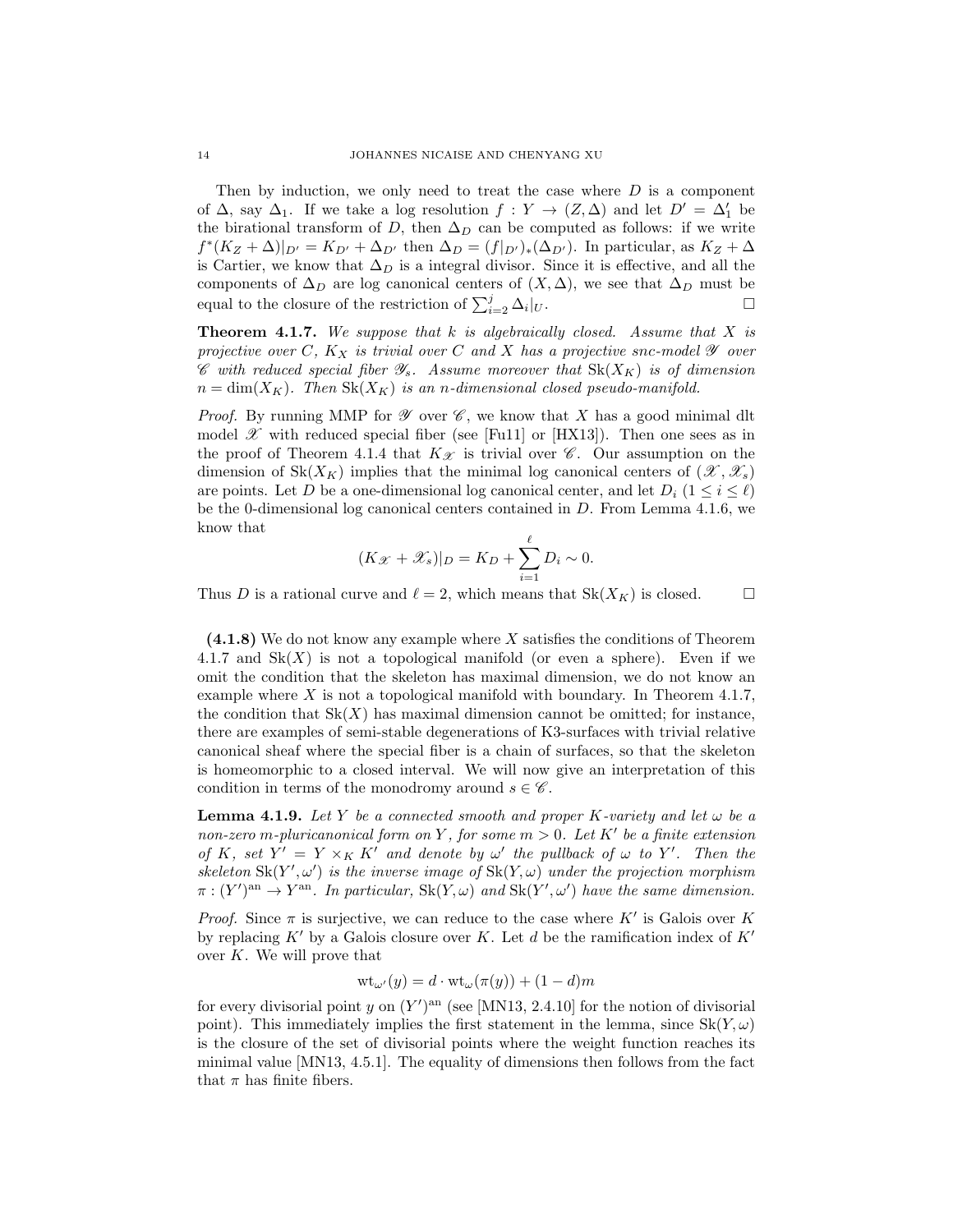We denote by  $R'$  the integral closure of R in K'. Let  $\mathscr{Y}'$  be a regular separated R'-scheme of finite type with irreducible special fiber  $\mathscr{Y}'_k$ , endowed with an isomorphism of K'-schemes  $\mathscr{Y}'_{K'} \to Y'$ . Let y be the unique point in  $\text{red}_{\mathscr{Y}'}^{-1}(\xi)$ , where  $\xi$  denotes the generic point of  $\mathscr{Y}'_k$ . Removing a closed subset of  $\mathscr{Y}'_k$  if necessary, we can find a regular separated R-scheme of finite type  $\mathscr Y$  and an isomorphism  $\mathscr{Y}_K \to Y$  such that  $\mathscr{Y}'$  is an open subscheme of the normalization  $\mathscr{Z}$  of  $\mathscr{Y} \times_R R'$ . Then red $\mathscr{Y}(\pi(y))$  is a generic point of  $\mathscr{Y}_k$ .

If we use the notations from  $(3.2.2)$  and denote by  $(S')^+$  the log scheme associated to  $R' \setminus \{0\} \to R'$ , then the  $(S')^+$ -log scheme  $(\mathscr{Y}')^+$  is isomorphic to an open log subscheme of the fs (fine and saturated) base change  $\mathscr{Z}^+$  of  $\mathscr{Y}^+$  from  $S^+$  to  $(S')^+$ , because the underlying scheme of this fs base change is precisely  $\mathscr{Z}$ . Since log differentials are compatible with fs base change, the divisor div $g_{+}(\omega')$  from (3.2.2) is the pullback of div<sub> $\mathscr{Y}^+(\omega)$ </sub> to  $\mathscr{Z}$ . Thus the description of the weight function in (3.2.2) yields

$$
wt_{\omega'}(y) - m = v_y(\text{div}_{\mathscr{Z}^+}(\omega'))
$$
  
=  $d \cdot v_{\pi(y)}(\text{div}_{\mathscr{Y}^+}(\omega))$   
=  $d \cdot wt_{\omega}(\pi(y)) - dm$ 

(the scaling factor d is caused by the renormalization of the discrete valuation on  $K'$ ). ).  $\Box$ 

**Theorem 4.1.10.** Assume that  $k = \mathbb{C}$  and denote by n the relative dimension of X over C. Suppose that X is projective over C and that  $K_X$  is trivial over C. Let F be a general fiber of the morphism  $X \to C$ . Then  $Sk(X_K)$  has dimension n if and only if the monodromy transformation around  $s \in \mathscr{C}$  on  $H^n(F(\mathbb{C}), \mathbb{Q})$  has a Jordan block of size  $n+1$ . If this holds, X has a projective snc-model  $\mathscr Y$  over  $\mathscr C$  such that  $\mathscr{Y}_s$  is reduced, and  $h^{i,0}(F) = 0$  for  $0 < i < n$ , then  $Sk(X_K)$  has the Q-homology of an n-sphere.

Proof. By Lemma 4.1.9 and the Semi-Stable Reduction Theorem we can assume that X has a projective snc-model  $\mathscr Y$  over  $\mathscr C$  such that  $\mathscr Y_s$  is reduced, by replacing K by a suitable finite extension. For every integer  $i \geq 0$ , we denote by

$$
\mathbf{H}^i = \mathbb{H}^i(\mathscr{Y}_s, R\psi_{\mathscr{Y}}(\mathbb{Z})) \cong H^i(F(\mathbb{C}), \mathbb{Z})
$$

the degree i nearby cohomology of  $\mathscr Y$  at s; here  $R\psi_{\mathscr Y}(\mathbb Z)$  denotes the complex of nearby cycles with Z-coefficients associated to  $\mathscr{Y}$ . By [St76], the spaces  $\mathbf{H}^i$ carry a canonical mixed Hodge structure, whose weight filtration coincides with the monodromy filtration. In particular, there exists a Jordan block of monodromy of size  $n+1$  on  $\mathbf{H}_{\mathbb{Q}}^n$  if and only if  $W_0\mathbf{H}_{\mathbb{Q}}^n \neq 0$ .

By [Be09, 5.1] and its proof, the Q-vector space  $W_0 \mathbf{H}_{\mathbb{Q}}^i$  is canonically isomorphic to the degree *i* singular cohomology of  $X_K^{\text{an}}$ , for every  $i \geq 0$ . Since  $X_K^{\text{an}}$  is homotopy equivalent to  $\text{Sk}(X_K)$  by Corollary 3.3.5, we see that  $W_0 \mathbf{H}_{\mathbb{Q}}^n$  can only be different from zero if the dimension of  $Sk(X_K)$  is equal to n. We will now prove the converse implication. Suppose that  $Sk(X_K)$  has dimension n and let  $\omega$  be a relative volume form on X over C such that  $\omega$  extends to a global section of  $\omega_{\mathscr{Y}/\mathscr{C}}(\log \mathscr{Y}_{s})$  that generates  $\omega_{\mathscr{Y}/\mathscr{C}}(\log \mathscr{Y}_s)$  at at least one generic point of  $\mathscr{Y}_s$  (modulo shrinking  $\mathscr{C}$ , such  $\omega$  always exists). Then it follows from [MN13, 4.5.5] that  $Sk(X_K)$  is the simplicial subspace of  $Sk(\mathscr{Y})$  spanned by the vertices corresponding to the irreducible components E of  $\mathscr{Y}_s$  such that  $\omega$  generates  $\omega_{\mathscr{Y}/\mathscr{C}}(\log \mathscr{Y}_s)$  at the generic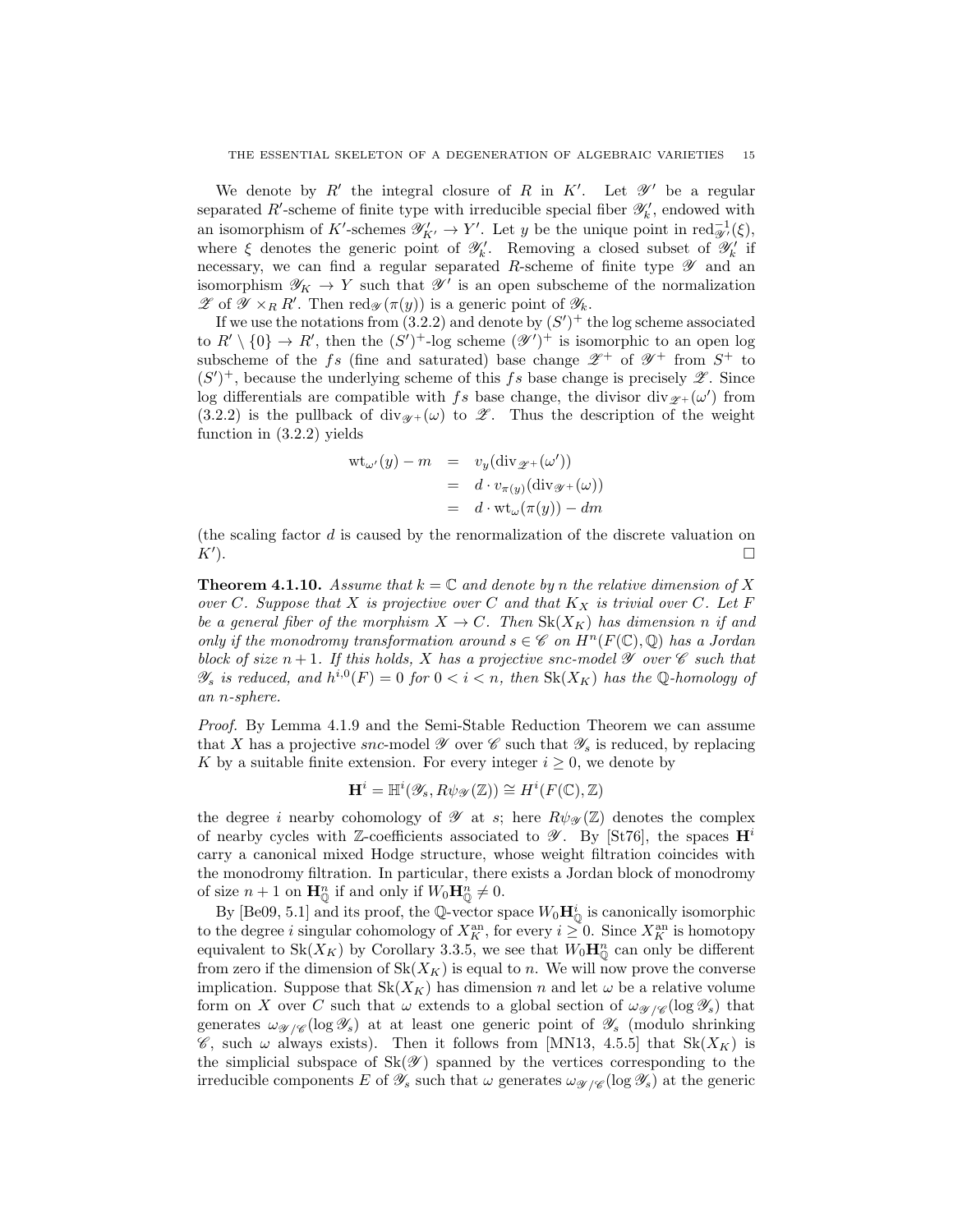point of E. Since  $Sk(X_K)$  has dimension n, we can find such components  $E_1, \ldots, E_n$ that intersect in a point. Denote by  $D$  the union of  $n$ -fold intersection points of components of  $\mathscr{Y}_s$ . Then by reduction modulo t,  $\omega$  induces an element of

$$
H^0(\mathscr{Y}_s, \omega_{\mathscr{Y}/\mathscr{C}}(\log \mathscr{Y}_s) \otimes \mathcal{O}_{\mathscr{Y}_s})
$$

whose image under the Poincaré residue map

$$
\mathcal{R}: H^{0}(\mathscr{Y}_{s}, \omega_{\mathscr{Y}/\mathscr{C}}(\log \mathscr{Y}_{s}) \otimes \mathcal{O}_{\mathscr{Y}_{s}}) \to H^{0}(\mathscr{Y}_{s}, \text{Gr}_{-n}^{W}(\omega_{\mathscr{Y}/\mathscr{C}}(\log \mathscr{Y}_{s}) \otimes \mathcal{O}_{\mathscr{Y}_{s}})) \cong H^{0}(D, \mathcal{O}_{D})
$$

is different from zero. However, by the degeneration of the Hodge and weight spectral sequences, the image of  $\mathcal R$  injects into  $W_0 \mathbf{H}_{\mathbb C}^n$ . Thus  $W_0 \mathbf{H}_{\mathbb Q}^n$  is non-trivial.

Finally, assume that  $Sk(X_K)$  has dimension n and that  $h^{i,0}(F) = 0$  for  $0 < i < n$ . Then

$$
\mathrm{Gr}_F^0 \mathbf{H}_{\mathbb{C}}^i \cong H^i(\mathscr{Y}_s, \mathcal{O}_{\mathscr{Y}_s}) = 0
$$

for  $0 < i < n$  and

$$
\mathrm{Gr}_F^0 \mathbf{H}_{\mathbb{C}}^i \cong H^i(\mathscr{Y}_s, \mathcal{O}_{\mathscr{Y}_s}) \cong \mathbb{C}
$$

for  $i = 0, n$  by the degeneration of the Hodge spectral sequence for the limit mixed Hodge structure. Thus  $W_0 \mathbf{H}_{\mathbb{Q}}^i = 0$  for  $0 < i < n$ ,  $W_0 \mathbf{H}_{\mathbb{Q}}^0 \cong \mathbb{Q}$  and  $W_0 \mathbf{H}_{\mathbb{Q}}^n$  has dimension at most one; it must have dimension one since we have already proven that it is non-zero. It follows that  $Sk(X_K)$  has the Q-homology of an n-sphere.  $\square$ 

# 4.2. Removing the algebraicity condition.

(4.2.1) In this section, we will extend Theorems 3.2.8, 4.1.4, 4.1.7 and 4.1.10 to the case where X is a Calabi-Yau variety over  $K = k(\ell)$  instead of over the curve C. The crucial point is that the skeleton of a Calabi-Yau variety can be computed from the logarithmic structure on the special fiber of any snc-model.

**Proposition 4.2.2.** Let  $\mathscr Y$  be a connected regular flat proper R-scheme such that  $\mathscr{Y}_k$  is a strict normal crossings divisor. Then for every connected flat proper Rscheme  $\mathscr Z$  and every isomorphism of  $R/(t^2)$ -schemes

$$
f: \mathscr{Y} \times_R R/(t^2) \to \mathscr{Z} \times_R R/(t^2),
$$

the following properties hold.

- (1) The scheme  $\mathscr E$  is regular and  $\mathscr Z_k$  is a divisor with strict normal crossings.
- (2) Denote by  $S^+$  the log scheme associated to  $R \setminus \{0\} \to R$  and by  $\mathscr{Y}^+$  and  $\mathscr{Z}^+$ the schemes  $\mathscr Y$  and  $\mathscr Z$  endowed with the divisorial log structures associated to their special fibers. For every integer  $d > 0$  we denote by  $s_d^+$  the standard log point (Spec k,  $k^* \oplus \mathbb{N}$ ) viewed as a log scheme over  $S^+$  via the morphism of charts  $\mathbb{N} \to \mathbb{N} : n \mapsto dn$ . If we denote by e the least common multiple of the multiplicities of the components of  $\mathscr{Y}_k$ , then there exists an isomorphism of log schemes

$$
g: \mathscr{Y}^+ \times_{S^+} s_e^+ \to \mathscr{Z}^+ \times_{S^+} s_e^+
$$

over  $s_e^+$ , such that g is compatible with the reduction of f modulo t (meaning that the obvious square in the category of  $k$ -schemes commutes).

Proof. It is easy to see that (1) holds, since we can detect regularity by looking at the dimensions of the Zariski tangent spaces at the points of

$$
\mathscr{Y} \times_R R/(t^2) \cong \mathscr{Z} \times_R R/(t^2).
$$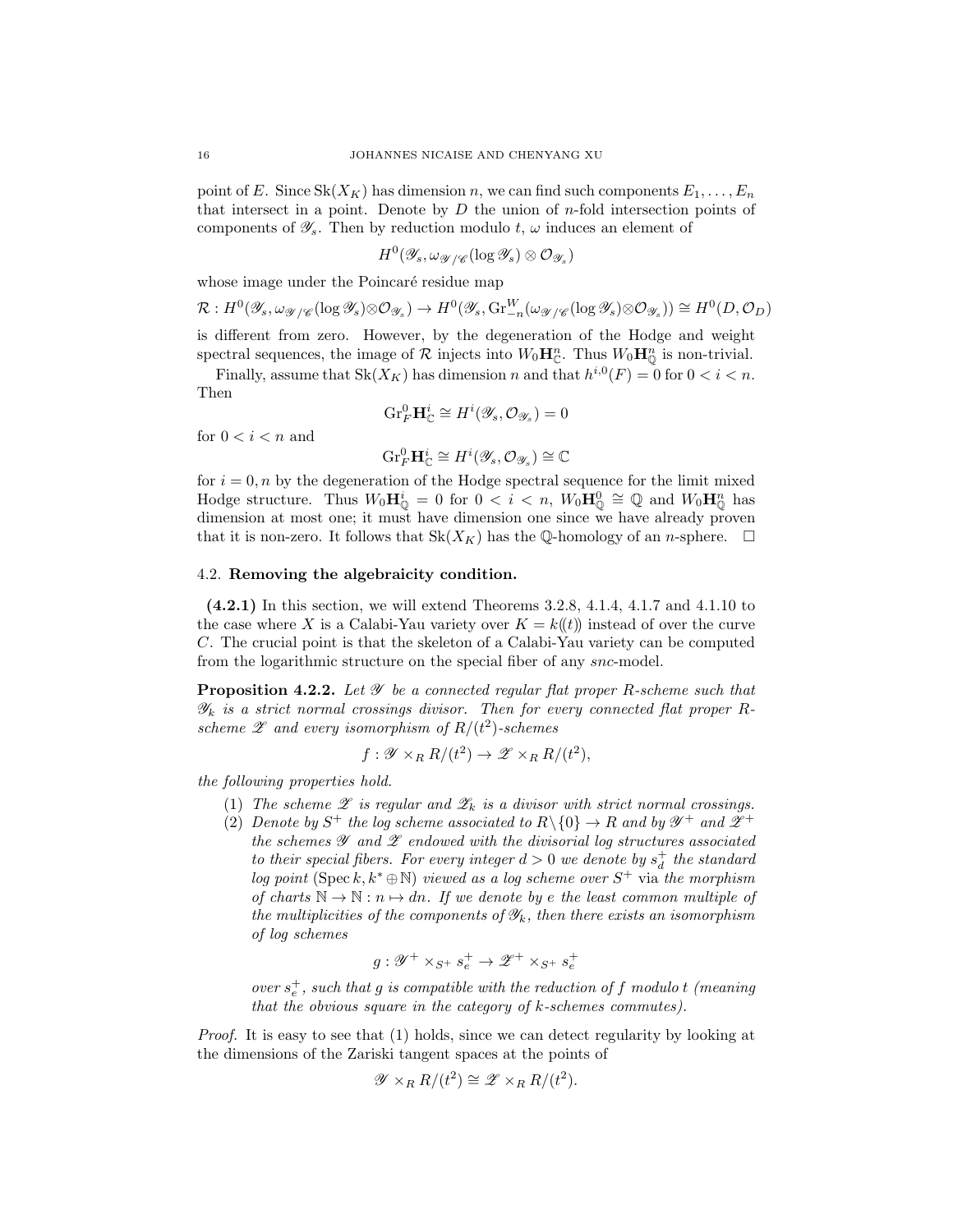Moreover, the special fibers of  $\mathscr Y$  and  $\mathscr Z$  are isomorphic so that  $\mathscr Z_k$  is a divisor with strict normal crossings. Point (2) is more subtle and follows from [Ki03, 2.6(2)].  $\Box$ 

**Proposition 4.2.3.** Let  $\mathscr Y$  be a connected regular flat proper R-scheme such that  $\mathscr{Y}_K$  has trivial canonical sheaf and  $\mathscr{Y}_k$  is a strict normal crossings divisor. Then the skeleta  $\text{Sk}(\mathscr{Y})$  and  $\text{Sk}(\mathscr{Y}_K)$  only depend on  $\mathscr{Y} \times_R R/(t^2)$ , in the following sense. Assume that  $\mathscr E$  is a regular flat proper R-scheme such that  $\mathscr Z_K$  has trivial canonical sheaf and there exists an isomorphism of  $R/(t^2)$ -schemes

$$
f: \mathscr{Y} \times_R R/(t^2) \to \mathscr{Z} \times_R R/(t^2).
$$

Then there exists an isomorphism of simplicial spaces  $\text{Sk}(\mathscr{Y}) \to \text{Sk}(\mathscr{Z})$  that maps  $\text{Sk}(\mathscr{Y}_K)$  onto  $\text{Sk}(\mathscr{Z}_K)$ .

*Proof.* Reducing f modulo t, we obtain an isomorphism of k-schemes  $\mathscr{Y}_k \to \mathscr{Z}_k$  and, by taking the dual intersection complexes, an isomorphism of simplicial spaces with piecewise Z-affine structure  $\text{Sk}(\mathscr{Y}) \to \text{Sk}(\mathscr{Z})$ . We will prove that this isomorphism maps  $\text{Sk}(\mathscr{Y}_K)$  onto  $\text{Sk}(\mathscr{Z}_K)$ .

We use the notations from Proposition 4.2.2(2) and we set  $s^+ = s_1^+$ . We denote by  $\mathscr{Y}_k^+$  the log scheme  $\mathscr{Y}^+ \times_{S^+} s^+$  obtained by restricting the log structure on  $\mathscr{Y}^+$ to the special fiber  $\mathscr{Y}_k$  of  $\mathscr{Y}_k$ . It follows from [IKN05, 7.1] that

$$
\Omega:=H^0(\mathscr{Y},\omega_{\mathscr{Y}^+/S^+})
$$

is a free R-module of rank one and that the reduction map

$$
\Omega\otimes_R k\to\Omega_k:=H^0(\mathscr{Y}_k,\omega_{\mathscr{Y}_k^+/s^+})
$$

is an isomorphism. Let  $\omega$  be a generator of the R-module  $\Omega$  and denote by  $\omega_k$  its image in  $\Omega_k$ . By (3.2.2), the generic point  $\xi$  of an irreducible component E of  $\mathscr{Y}_k$ is  $\omega$ -essential in the sense of [MN13, 4.5.4] if and only if  $\omega_k$  generates  $\omega_{\mathscr{Y}_k^+ / s^+}$ at the point ξ. Moreover, the skeleton  $Sk(\mathscr{Y}_K) = Sk(\mathscr{Y}_K, \omega)$  is the simplicial subspace of  $Sk(\mathscr{Y})$  spanned by the vertices corresponding to such points  $\xi$  [MN13, 4.5.5]. However, for every integer  $d > 0$ , the stalk of  $\omega_{\mathscr{Y}_k^+ / s^+}$  at  $\xi$  is generated by global sections if and only if  $\omega_{\mathscr{Y}^+\times_{S^+} s_d^+/s_d^+}$  is generated by global sections at any point lying above  $\xi$ , by the base change property in [IKN05, 7.1]. The analogous statements hold for  $\mathscr{Z}$ . Thus it follows from Proposition 4.2.2(2) that the isomorphism  $\text{Sk}(\mathscr{Y}) \to \text{Sk}(\mathscr{Z})$  maps  $\text{Sk}(\mathscr{Y}_K)$  onto  $\text{Sk}(\mathscr{Z}_K)$ .

**Theorem 4.2.4.** Let X be a geometrically connected, smooth and projective  $K$ variety with trivial canonical sheaf. Then the following properties hold.

- (1) The essential skeleton  $\text{Sk}(X)$  is a strong deformation retract of  $X^{\text{an}}$ .
- (2) If  $\mathscr X$  is a projective snc-model of X over R, then  $\text{Sk}(X)$  is contained in  $Sk(\mathscr{X})$  and can be obtained from  $Sk(\mathscr{X})$  (as a topological subspace of  $\text{Sk}(\mathscr{X})$  with piecewise affine structure) by a finite number of elementary collapses.
- (3) The essential skeleton  $Sk(X)$  is a pseudo-manifold with boundary. If k is algebraically closed and  $Sk(X)$  has dimension  $dim(X)$ , then it is a closed pseudo-manifold.
- (4) Assume that k is algebraically closed. Let  $\sigma$  be a topological generator of the absolute Galois group  $G(K^a/K)$  and let  $\ell$  be a prime. Then  $Sk(X_K)$ has dimension  $n = \dim(X)$  if and only if the action of  $\sigma$  on

$$
H^n_{\text{\'et}}(X\times_K K^a,\mathbb{Q}_\ell)
$$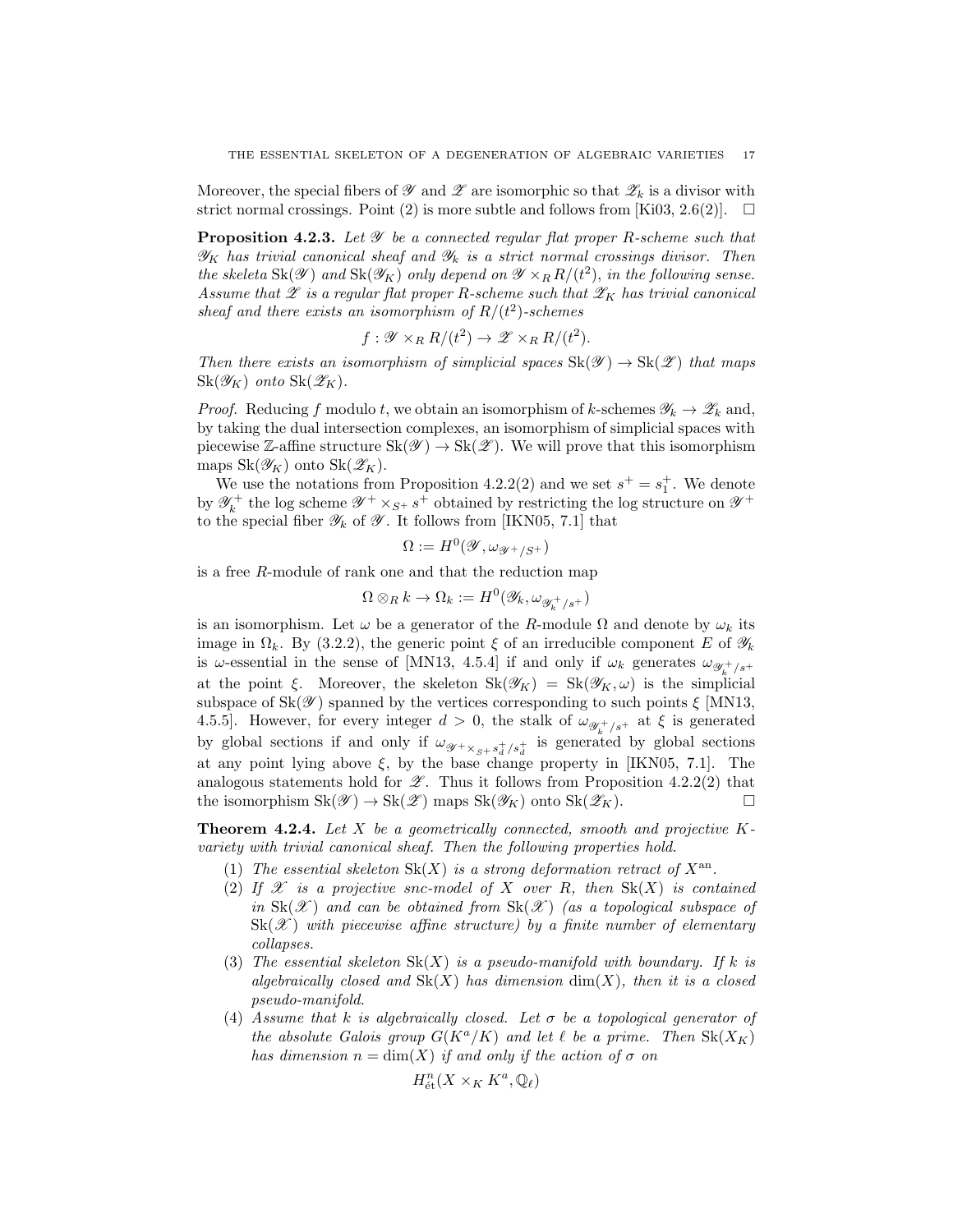has a Jordan block of size  $n+1$ . If this holds, X has a projective snc-model over R with reduced special fiber, and  $h^{i,0}(X) = 0$  for  $0 < i < n$ , then  $\text{Sk}(X_K)$  has the Q-homology of an n-sphere.

*Proof.* Let  $\mathscr X$  be a projective snc-model of X over R. By a standard argument based on spreading out and Greenberg Approximation (as explained in [MN13, 5.1.2], for instance) we can find a connected smooth k-curve  $\mathscr{C}$ , a k-rational point s on  $\mathscr{C}$ , a uniformizer t in  $\mathcal{O}_{\mathscr{C},s}$  and a smooth and projective  $\mathscr{C}$ -scheme  $\mathscr{X}'$  with geometrically connected fibers such that there exists an isomorphism

$$
\mathcal{X} \times_R R/(t^2) \to \mathcal{X}' \times_{\mathcal{C}} \operatorname{Spec} \mathcal{O}_{\mathcal{C},s}/(t^2)
$$

over  $R/(t^2) \cong O_{\mathscr{C},s}/(t^2)$ . Inspecting the proof of [MN13, 5.1.2], we see that we can also assume that the relative canonical sheaf of  $\mathscr{X}'$  is trivial over  $C = \mathscr{C} \setminus \{s\}$  (if the generic fiber of a smooth and proper family over an integral scheme has trivial canonical sheaf, then this holds for all fibers over some dense open subscheme of the base).

By (3.1.4) we know that  $\text{Sk}(\mathscr{X})$  is a strong deformation retract of  $X_K^{\text{an}}$ . Thus by Proposition 4.2.3, it suffices to prove assertions (1)–(3) for  $\mathscr{X}' \times_{\mathscr{C}} \mathrm{Spec} K$  instead of X. In this case, they follow from Corollary 3.3.5 and Theorems 3.2.8, 3.3.3, 4.1.4 and 4.1.7.

Invoking the Lefschetz Principle, we may assume that  $k = \mathbb{C}$ . By Proposition 4.2.2 and the theory of logarithmic nearby cycles [Na98, 3.3] the action of  $\sigma$  on

$$
H^n_{\text{\'et}}(X\times_K K^a,\mathbb{Q}_\ell)
$$

has a Jordan block of size  $n+1$  if and only if the corresponding statement holds for  $\mathscr{X}'_K.$  By Deligne's comparison theorem for étale and complex analytic nearby cycles in [SGA7b, Exp.XIV], it is also equivalent to the property that the monodromy action on the degree n singular cohomology of a general fiber of  $\mathscr{X}'$  has a Jordan block of size  $n+1$ . If  $h^{i,0}(X) = 0$  for  $0 < i < n$ , then we can assume that this also holds for a general fiber of  $\mathscr{X}'$ , by the proof of [MN13, 5.1.2] (if this property is satisfied by the generic fiber of a smooth and proper family over an integral scheme, then it holds for all fibers over a dense open subscheme of the base, by semi-continuity). Thus the assertion (4) follows from Theorem 4.1.10.  $\Box$ 

#### **REFERENCES**

- [SGA7b] *Groupes de monodromie en géométrie algébrique. II*. Séminaire de Géométrie Algébrique du Bois-Marie 1967–1969 (SGA 7 II), Dirigé par P. Deligne et N. Katz. Volume 340 of *Lecture Notes in Mathematics.* Springer-Verlag, Berlin (1973).
- [BCHM10] C. Birkar, Caucher, P. Cascini, C. Hacon, J. M<sup>C</sup>Kernan, James, Existence of minimal models for varieties of log general type. *J. Amer. Math. Soc.*, 23 (2010), no. 2, 405– 468.
- [Be90] V. G. Berkovich. *Spectral theory and analytic geometry over non-archimedean fields*. Volume 33 of *Mathematical Surveys and Monographs*. American Mathematical Society, Providence, RI (1990).
- [Be96] V. G. Berkovich. Vanishing cycles for formal schemes II. *Invent. Math.* 125 (1996), no. 2, 367–390.
- [Be99] V. G. Berkovich. Smooth p-adic analytic spaces are locally contractible. *Invent. Math.* 137 (1999), no. 1, 1–84.
- [Be09] V. G. Berkovich. A non-Archimedean interpretation of the weight zero subspaces of limit mixed Hodge structures. In *Algebra, arithmetic, and geometry: in honor of Yu. I. Manin. Vol. I. Volume 269 of Progress in Mathematics*, Birkhäuser Boston, Inc., Boston, MA (2009), pages 49–67.